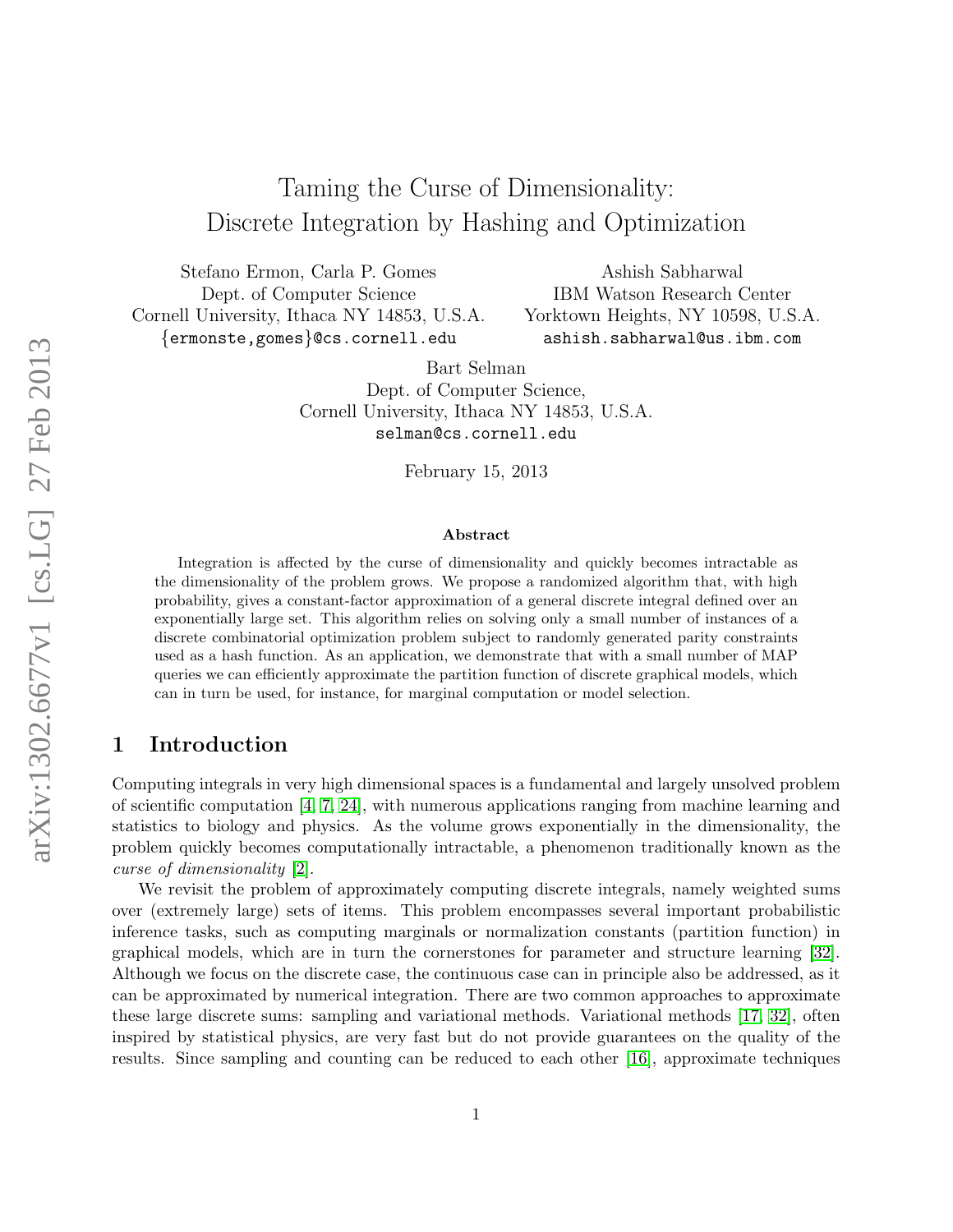based on sampling are quite popular, but they suffer from similar issues because the number of samples required to obtain a statistically reliable estimate often grows exponentially in the problem size. Among sampling techniques, Markov Chain Monte Carlo (MCMC) methods are asymptotically accurate, but guarantees for practical applications exist only in a limited number of cases (fast mixing chains) [\[16,](#page-13-4) [18\]](#page-13-5). They are therefore often used in an heuristic manner. In practice, their performance crucially depends on the choice of the proposal distributions, which often must be domain-specific and expert-designed [\[9,](#page-13-6) [21\]](#page-13-7).

We introduce a randomized scheme that computes with high probability  $(1 - \delta$  for any desired  $\delta > 0$ ) an approximately correct estimate (within a factor of  $1 + \epsilon$  for any desired  $\epsilon > 0$ ) for general weighted sums defined over exponentially large sets of items, such as the set of all possible variable assignments in a discrete probabilistic graphical model. From a computational complexity perspective, the counting problem we consider is complete for the  $\#P$  complexity class [\[28\]](#page-14-2), a set of problems encapsulating the entire Polynomial Hierarchy and believed to be significantly harder than NP.

The key idea is to reduce this #P problem to a small number (polynomial in the dimensionality) of instances of a (NP-hard) combinatorial optimization problem defined on the same space and subject to randomly generated "parity" constraints. The rationale behind this approach is that although combinatorial optimization is intractable in the worst case, it has witnessed great success in the past 50 years in fields such as Mixed Integer Programming (MIP) and propositional Satisfiability Testing (SAT). Problems such as computing a Maximum a Posteriori (MAP) assignment, although NP-hard, can in practice often be approximated [\[25\]](#page-14-3) or solved exactly fairly efficiently [\[22,](#page-14-4) [23\]](#page-14-5). In fact, modern solvers can exploit structure in real-world problems and prune large portions of the search space, often dramatically reducing the runtime. In contrast, in a  $\#P$  counting problem such as computing a marginal probability, one needs to consider contributions of an exponentially large number of items.

Our algorithm, called Weighted-Integrals-And-Sums-By-Hashing (WISH), relies on randomized hashing techniques to "evenly cut" a high dimensional space. Such hashing was introduced by Valiant and Vazirani [\[29\]](#page-14-6) to study the relationship between the number of solutions and the hardness of a combinatorial search. These techniques were also applied by Gomes et al. [\[11,](#page-13-8) [12\]](#page-13-9) to obtain bounds on the number of solutions for the SAT problem. Our work is more general in that it can handle general weighted sums, such as the ones arising in probabilistic inference for graphical models. Our work is also closely related to recent work by Hazan and Jaakkola [\[14\]](#page-13-10), who obtain a lower bound on the partition function by taking suitable expectations of a combination of MAP queries over randomly perturbed models. We improve upon this in two crucial aspects, namely, our estimate is a constant factor approximation of the true partition function (while their bounds have no tightness guarantee), and we provide a concentration result showing that our bounds hold not just in expectation but with high probability with a polynomial number of MAP queries. Note that this is consistent with known complexity results regarding  $\#P$  and  $BPP^{NP}$ ; see Remark 1 below.

We demonstrate the practical efficacy of the WISH algorithm in the context of computing the partition function of random Clique-structured Ising models, Grid Ising models with known ground truth, and a challenging combinatorial application (Sudoku puzzle) completely out of reach of techniques such as Mean Field and Belief Propagation. We also consider the Model Selection problem in graphical models, specifically in the context of hand-written digit recognition. We show that our "anytime" and highly parallelizable algorithm can handle these problems at a level of accuracy and scale well beyond the current state of the art.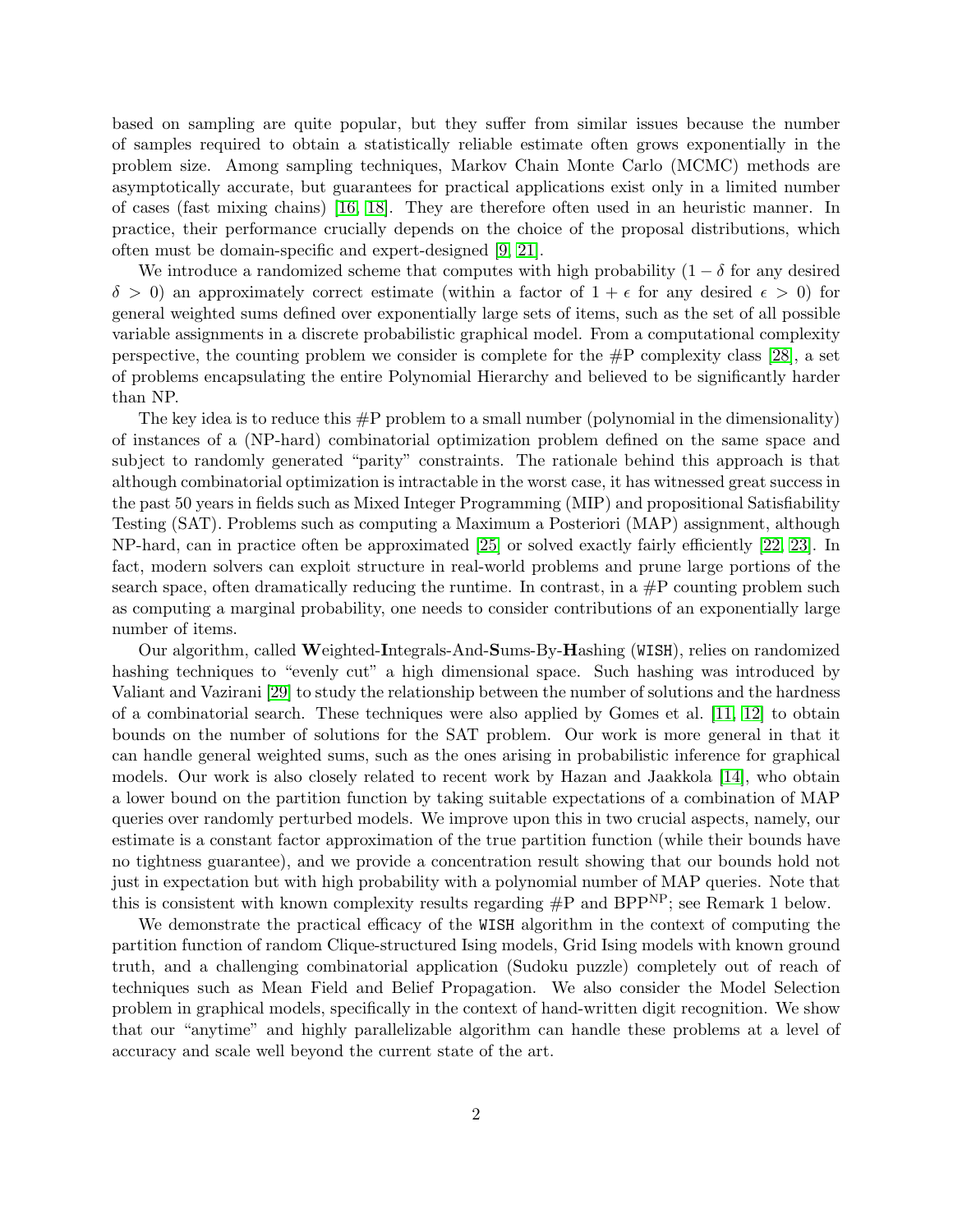### 2 Problem Statement and Assumptions

Let  $\Sigma$  be a (large) set of items. Let  $w : \Sigma \to \mathbb{R}^+$  be a non-negative function that assigns a weight to each element of Σ. We wish to (approximately) compute the total weight of the set, defined as the following discrete integral or "partition function"

<span id="page-2-0"></span>
$$
W = \sum_{\sigma \in \Sigma} w(\sigma) \tag{1}
$$

We assume  $w$  is given as input and that it can be compactly represented, for instance in a factored form as the product of conditional probabilities tables. Note however that our results are more general and do not rely on a factored representation.

Assumption: We assume to have access to an *optimization oracle* that can solve the following constrained optimization problem

$$
\max_{\sigma \in \Sigma} w(\sigma) 1_{\{\mathcal{C}\}}(\sigma) \tag{2}
$$

where  $1_{\{\mathcal{C}\}} : \Sigma \to \{0,1\}$  is an indicator function for a compactly represented subset  $\mathcal{C} \subseteq \Sigma$ , i.e.,  $1_{\{\mathcal{C}\}}(\sigma) = 1$  iff  $\sigma \in \mathcal{C}$ . For concreteness, we discuss our setup and assumptions in the context probabilistic graphical models, which is our motivating application.

#### 2.1 Inference in Graphical Models

We consider a graphical model specified as a factor graph with  $N = |V|$  discrete random variables  $x_i, i \in V$  where  $x_i \in \mathcal{X}_i$ . The global random vector  $x = \{x_s, s \in V\}$  takes value in the cartesian product  $\mathcal{X} = \mathcal{X}_1 \times \mathcal{X}_2 \times \cdots \times \mathcal{X}_N$ . We consider a probability distribution over  $x \in \mathcal{X}$  (called configurations)  $p(x) = \frac{1}{Z} \prod_{\alpha \in \mathcal{I}} \psi_{\alpha}(\{x\}_{\alpha})$  that factors into potentials or factors  $\psi_{\alpha} : \{x\}_{\alpha} \mapsto \mathbb{R}^{+}$ , where I is an index set and  $\{x\}_\alpha \subseteq V$  a subset of variables the factor  $\psi_\alpha$  depends on, and I is a normalization constant known as the partition function.

Given a graphical model, we let  $\Sigma = \mathcal{X}$  be the set of all possible configurations (variable assignments). Define a weight function  $w: \mathcal{X} \to \mathbb{R}^+$  that assigns to each configuration a score proportional to its probability:  $w(x) = \prod_{\alpha \in \mathcal{I}} \psi_{\alpha}(\{x\}_{\alpha})$ . Z may then be rewritten as

<span id="page-2-1"></span>
$$
Z = \sum_{x \in \mathcal{X}} w(x) = \sum_{x \in \mathcal{X}} \prod_{\alpha \in \mathcal{I}} \psi_{\alpha}(\{x\}_{\alpha})
$$
(3)

Computing  $Z$  is typically intractable because it involves a sum over an exponential number of configurations, and is often the most challenging inference task for many families of graphical models. Computing  $Z$  is however needed for many inference and learning tasks, such as evaluating the likelihood of data for a given model, computing marginal probabilities, and parameter estimation [\[32\]](#page-14-1).

In the context of graphical models inference, we assume to have access to an optimization oracle that can answer Maximum a Posteriori (MAP) queries, namely, solve the following constrained optimization problem

$$
\arg\max_{x \in \mathcal{X}} p(x \mid \mathcal{C})
$$

that is, we can find the most likely state (and its weight) given some evidence  $\mathcal{C}$ . This is a strong assumption because MAP inference is known to be an NP-hard problem in general. Notice however that computing Z is a  $\#P$ -complete problem, a complexity class believed to be even harder than NP.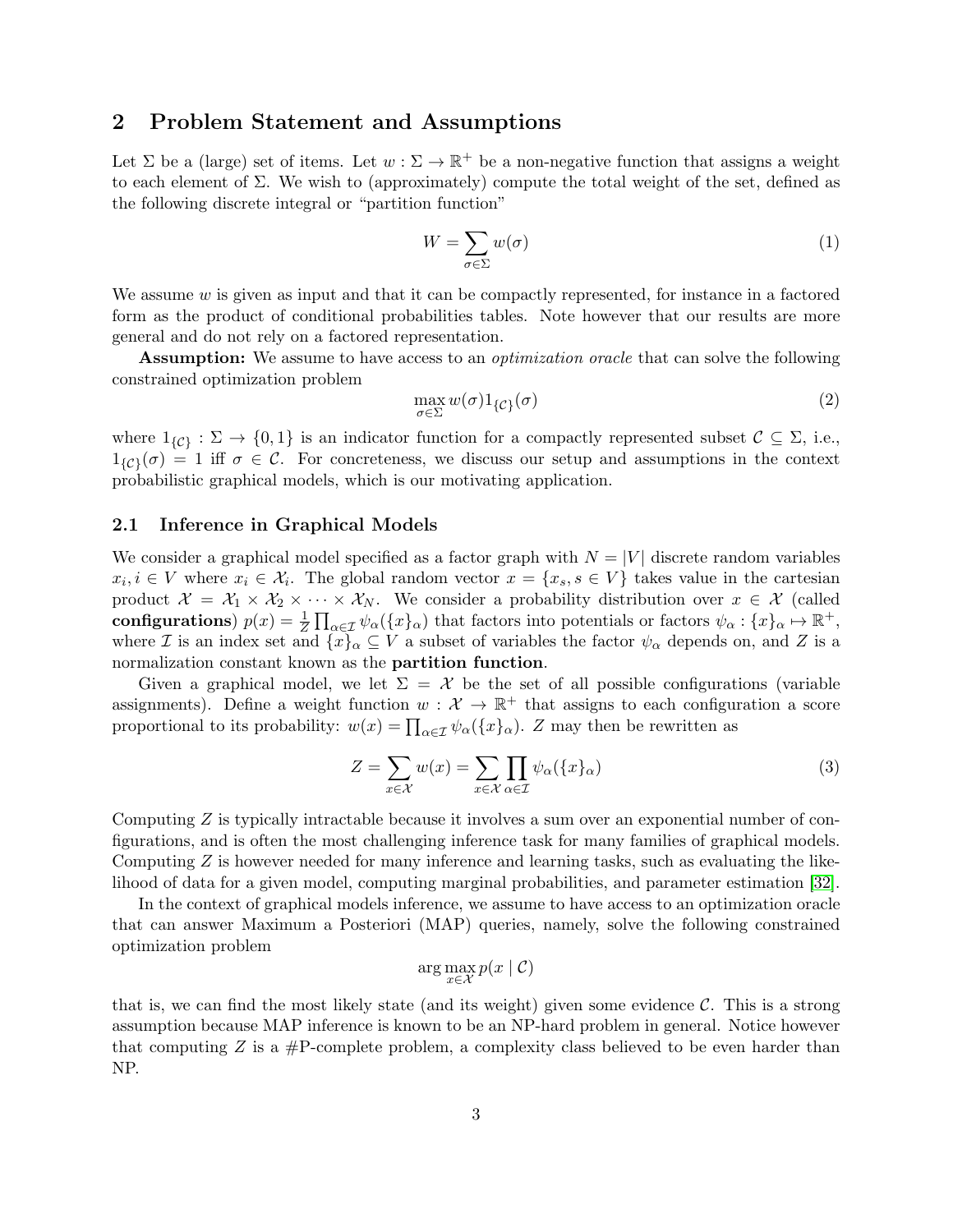#### 2.2 Quadratures of Integrals

Suppose we are given a quadrature for a continuous (multidimensional) integral of a function  $f: \mathbb{R}^n \to \mathbb{R}^+$  over a high dimensional set  $S \subseteq \mathbb{R}^n$ 

$$
\int_{\mathcal{S}} f(\mathbf{x}) \mathrm{d}\mathbf{x} \approx \sum_{x \in \mathcal{X}} w(x) = W
$$

where X is some discretization of S (e.g., grid based), and  $w(x)$  approximates the integral of  $f(x)$ over the corresponding element of volume. In this case, we require a compact representation for  $w$ and access to an oracle able to optimize the discretized function, subject to arbitrary constraints. See, e.g., Figure [1.](#page-4-0)

For simplicity, in the following we will restrict ourselves to the binary case, i.e.,  $\Sigma = \mathcal{X} = \{0, 1\}^n$ . The general multinomial case where the sum is over  $X_1 \times X_2 \times \cdots \times X_N$  can be transformed into the former case using a binary representation, requiring  $\lceil \log_2 |\mathcal{X}_i| \rceil$  bits (binary variables) per dimension i.

### 3 Preliminaries

We review some results on the construction and properties of universal hash functions; cf. [\[10,](#page-13-11) [27\]](#page-14-7). A reader already familiar with these results may skip to the next section.

<span id="page-3-1"></span>**Definition 1.** A family of functions  $\mathcal{H} = \{h : \{0,1\}^n \to \{0,1\}^m\}$  is pairwise independent if the following two conditions hold when  $H \leftarrow^R \mathcal{H}$  is a function chosen uniformly at random from  $\mathcal{H}$ . 1)  $\forall x \in \{0,1\}^n$ , the random variable  $H(x)$  is uniformly distributed in  $\{0,1\}^m$ . 2)  $\forall x_1, x_2 \in \{0,1\}^n$  $x_1 \neq x_2$ , the random variables  $H(x_1)$  and  $H(x_2)$  are independent.

A simple way to construct such a function is to think about the family  $H$  of all possible functions  $\{0,1\}^n \to \{0,1\}^m$ . This is a family of not only pairwise independent but *fully* independent functions. However, each function requires  $m2^n$  bits to be represented, and is thus impractical in the typical case where n is large. On the other hand, *pairwise independent* hash functions can be constructed and represented in a much more compact way as follows; see Appendix for a proof.

<span id="page-3-0"></span>**Proposition 1.** Let  $A \in \{0,1\}^{m \times n}$ ,  $b \in \{0,1\}^m$ . The family  $\mathcal{H} = \{h_{A,b}(x) : \{0,1\}^n \to \{0,1\}^m\}$ where  $h_{A,b}(x) = Ax + b \mod 2$  is a family of pairwise independent hash functions.

The space  $\mathcal{C} = \{x : h_{A,b}(x) = p\}$  has a nice geometric interpretation as the translated nullspace of the random matrix  $A$ . It is therefore a finite dimensional vector space, with operations defined on the field  $F(2)$  (arithmetic modulo 2). We will refer to constraints in the form  $Ax = b \mod 2$ as **parity constraints**, as they can be rewritten in terms of XORs operations as  $A_{i1}x_1 \oplus A_{i2}x_2 \oplus A_{i3}x_3$  $\cdots \oplus A_{in}x_n = b_i.$ 

### 4 The WISH Algorithm

We start with the intuition behind our algorithm to approximate the value of  $W$  called Weighted-Integrals-And-Sums-By-Hashing (WISH).

Computing  $W$  as defined in Equation [\(1\)](#page-2-0) is challenging because the sum is defined over an exponentially large number of items, i.e.,  $|\Sigma| = 2^n$  when there are n binary variables. Let us define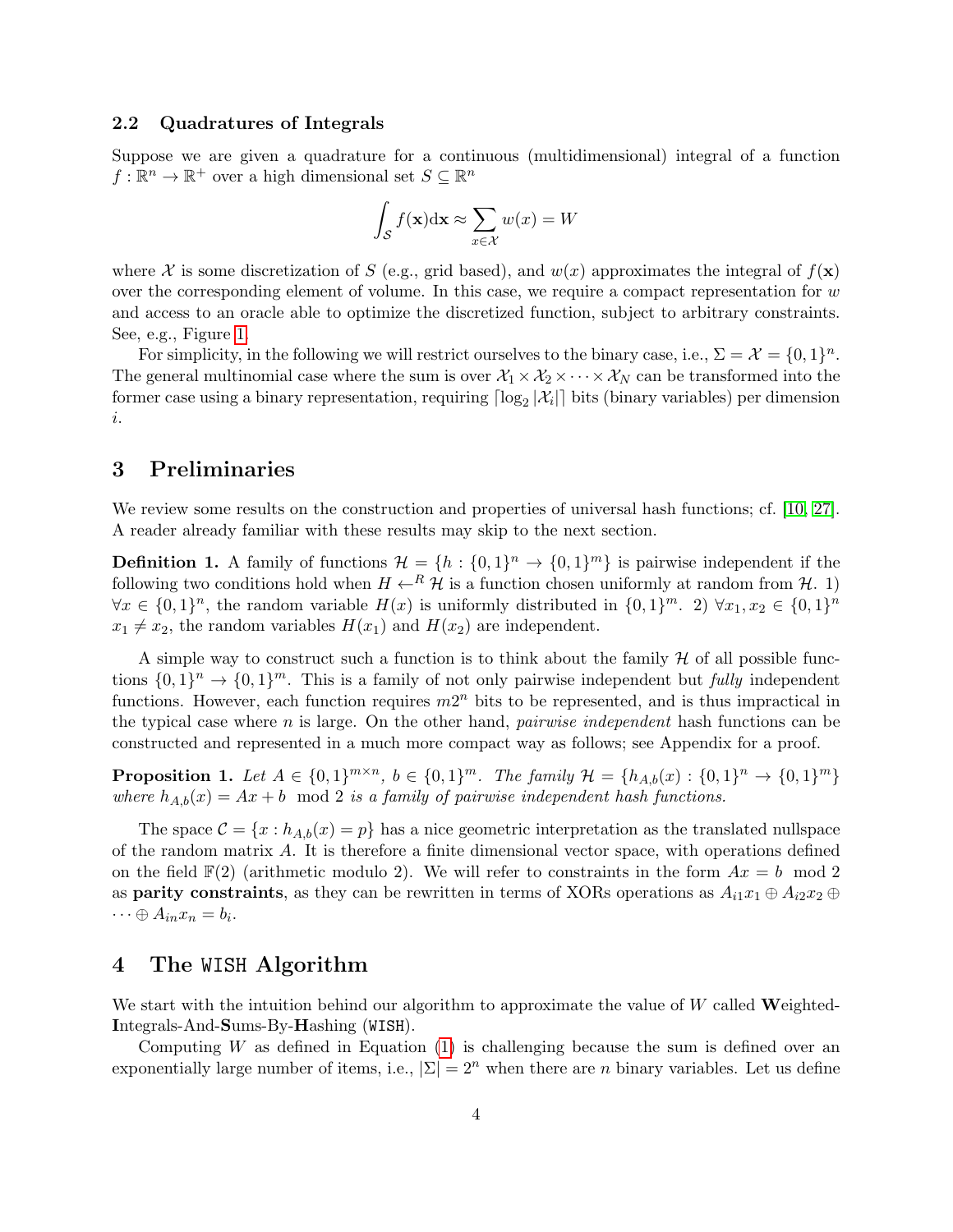

Figure 1: Visualization of the "thinning" effect of random parity constraints, after adding 0, 1, 2, and 3 parity constraints. Leftmost plot shows the original function to integrate. Constrained optimal solution in red.

<span id="page-4-0"></span>

Figure 2: Horizontal vs. vertical slices for integration.

the **tail distribution** of weights as  $G(u) \triangleq |\{\sigma | w(\sigma) \geq u\}|$ . Note that G is a non-increasing step function, changing values at no more than  $2^n$  points. Then W may be rewritten as  $\int_{\mathbb{R}^+} G(u) \mathrm{d}u$ , i.e., the total area A under the  $G(u)$  vs. u curve. One way to approximate W is to (implicitly) divide this area A into either *horizontal* or vertical slices (see Figure [4\)](#page-4-0), approximate the area in each slice, and sum up.

Suppose we had an efficient procedure to estimate  $G(u)$  given any u. Then it is not hard to see that one could create enough slices by dividing up the x-axis, estimate  $G(u)$  at these points, and estimate the area A using quadrature. However, the natural way of doing this to any degree of accuracy would require a number of slices that grows at least logarithmically with the weight range on the x-axis, which is undesirable.

Alternatively, one could split the y-axis, i.e., the  $G(u)$  value range  $[0, 2<sup>n</sup>]$ , at geometrically growing values  $1, 2, 4, \cdots, 2^n$ , i.e., into bins of sizes  $1, 1, 2, 4, \cdots, 2^{n-1}$ . Let  $b_0 \ge b_1 \ge \cdots \ge b_n$  be the weights of the configurations at the split points. In other words,  $b_i$  is the  $2^i$ -th quantile of the weight distribution. Unfortunately, despite the monotonicity of  $G(u)$ , the area in the horizontal slice defined by each bin is difficult to bound, as  $b_i$  and  $b_{i+1}$  could be arbitrarily far from each other. However, the area in the *vertical* slice defined by  $b_i$  and  $b_{i+1}$  must be bounded between  $2^i(b_i - b_{i+1})$ and  $2^{i+1}(b_i - b_{i+1}),$  i.e., within a factor of 2. Thus, summing over the lower bound for all such slices and the left-most slice, the total area A must be within a factor of 2 of  $\sum_{i=0}^{n-1} 2^i (b_i - b_{i+1}) + 2^n b_n =$  $b_0 + \sum_{i=1}^n 2^{i-1}b_i$ . Of course, we don't know  $b_i$ . But if we could approximate each  $b_i$  within a factor of p, we would get a 2p-approximation to the area  $A$ , i.e., to  $W$ .

WISH provides an efficient way to realize this strategy, using a combination of randomized hash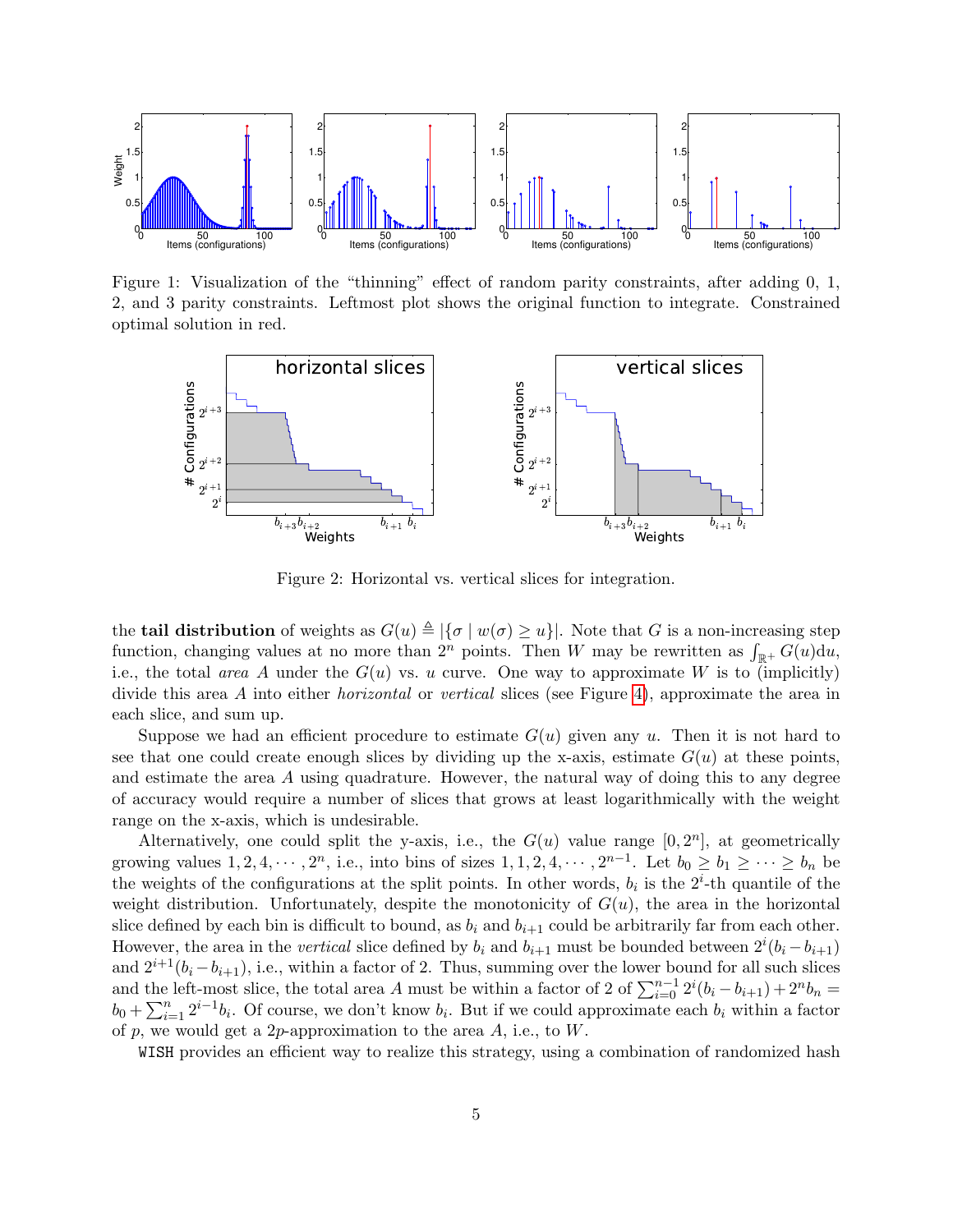## <span id="page-5-0"></span>Algorithm 1 WISH  $(w : \Sigma \to \mathbb{R}^+, n = \log_2 |\Sigma|, \delta, \alpha)$

 $T \leftarrow \left\lceil \frac{\ln(1/\delta)}{\alpha} \right\rceil$  $rac{1/\delta)}{\alpha} \ln n$ for  $i = 0, \cdots, n$  do for  $t = 1, \cdots, T$  do Sample hash function  $h_{A,b}^i : \Sigma \to \{0,1\}^i$ , i.e. sample uniformly  $A \in \{0,1\}^{i \times n}$ ,  $b \in \{0,1\}^i$  $w_i^t \leftarrow \max_{\sigma} w(\sigma)$  subject to  $A\sigma = b \mod 2$ end for  $M_i \leftarrow \text{Median}(w_i^1, \cdots, w_i^T)$ end for Return  $M_0 + \sum_{i=0}^{n-1} M_{i+1} 2^i$ 

functions and an optimization oracle to approximate the  $b_i$  values with high probability. Note that this method allows us to compute the partition function  $W$  (or the area  $A$ ) by estimating weights  $b_i$  at  $n+1$  carefully chosen points, which is "only" an optimization problem.

The key insight to compute the  $b_i$  values is as follows. Suppose we apply to configurations in  $\Sigma$ a randomly sampled pairwise independent hash function with  $2<sup>m</sup>$  buckets and use an optimization oracle to compute the weight  $w_m$  of a *heaviest* configuration in a fixed (arbitrary) bucket. If we repeat this process T times and consistently find that  $w_m \geq w^*$ , then we can infer by the properties of hashing that at least  $2^m$  configurations (globally) are likely to have weight at least  $w^*$ . By the same token, if there were in fact at least  $2^{m+c}$  configurations of a heavier weight  $\hat{w} > w^*$  for some  $c > 0$ , there is a good chance that the optimization oracle will find  $w_m \geq \hat{w}$  and we would not underestimate the weight of the  $2<sup>m</sup>$ -th heaviest configuration. As we will see shortly, this process, using pairwise independent hash functions to keep variance low, allows us to estimate  $b_i$  accurately with only  $T = O(\ln n)$  samples.

The pseudocode of WISH is shown as Algorithm [1.](#page-5-0) It is parameterized by the weight function w, the dimensionality n, a correctness parameter  $\delta > 0$ , and a constant  $\alpha > 0$ . Notice that the algorithm requires solving only  $\Theta(n \ln n \ln 1/\delta)$  optimization instances (MAP inference) to compute a sum defined over  $2^n$  items. In the following section, we formally prove that the output is a constant factor approximation of W with probability at least  $1 - \delta$  (probability over the choice of hash functions). Figure [1](#page-4-0) shows the working of the algorithm. As more and more random parity constraints are added in the outer loop of the algorithm ("levels" increasing from 1 to  $n$ ), the configuration space is (pairwise-uniformly) thinned out and the optimization oracle selects the heaviest (in red) of the surviving configurations. The final output is a weighted sum over the median of T such modes obtained at each level.

**Remark 1.** The parity constraints  $A\sigma = b \mod 2$  do not change the worst-case complexity of an NP-hard optimization problem. Our result is thus consistent with the fact that  $\#P$  can be approximated in  $BPP<sup>NP</sup>$ , that is, one can approximately count the number of solutions with a randomized algorithm and a polynomial number of queries to an NP oracle [\[10\]](#page-13-11).

Remark 2. Although the parity constraints we impose are simple linear equations over a field, they can make the optimization harder. For instance, finding a configuration with the smallest Hamming weight satisfying a set of parity constraints is known to be NP-hard, i.e. equivalent to computing the minimum distance of a parity code [\[3,](#page-13-12) [30\]](#page-14-8). On the other hand, most low density parity check codes can be solved extremely fast in practice using heuristic methods such as message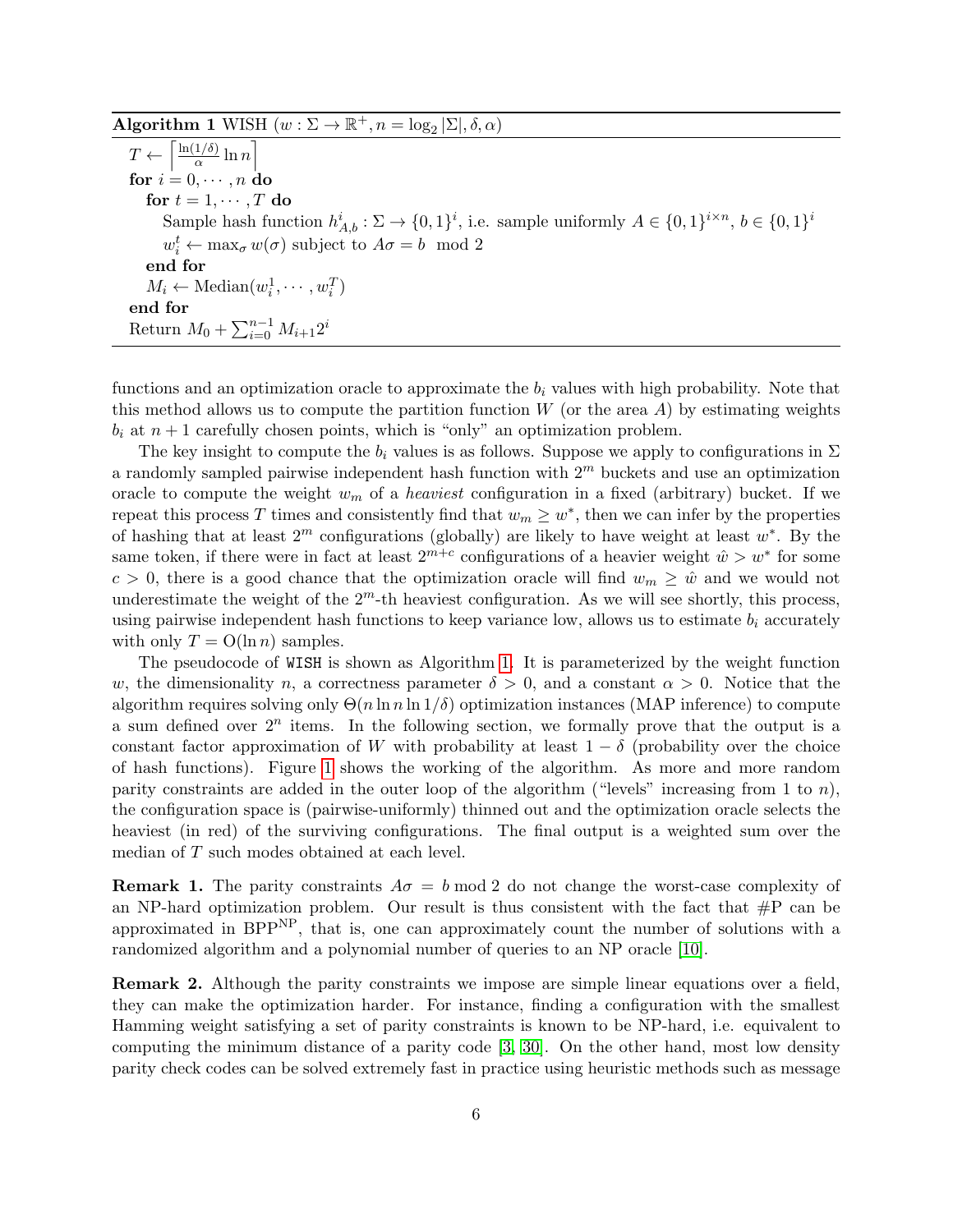passing.

Remark 3. Each of the optimization instances can be solved independently, allowing natural massive parallelization. We will also discuss how the algorithm can be used in an anytime fashion, and the implications of obtaining suboptimal solutions.

### 5 Analysis

Since many configurations can have identical weight, it will help for the purposes of the analysis to fix, w.l.o.g., a weight-based ordering of the configurations, and a natural partition of the  $|\Sigma| = 2^n$ configurations into  $n + 1$  bins that the ordering induces.

<span id="page-6-0"></span>**Definition 2.** Fix an ordering  $\sigma_i, 1 \leq i \leq 2^n$ , of the configurations in  $\Sigma$  such that for  $1 \leq j < 2^n$ ,  $w(\sigma_j) \geq w(\sigma_{j+1})$ . For  $i \in \{0, 1, \cdots, n\}$ , define  $b_i \triangleq w(\sigma_{2^i})$ . Define a special  $\text{bin } B \triangleq \{\sigma_1\}$  and, for  $i \in \{0, 1, \dots, n-1\},\$ define bin  $B_i \triangleq {\sigma_{2^i+1}, \sigma_{2^i+2}, \dots, \sigma_{2^{i+1}}\}.$ 

Note that bin  $B_i$  has precisely  $2^i$  configurations. Further, for all  $\sigma \in B_i$ , it follows from the definition of the ordering that  $w(\sigma) \in [b_{i+1}, b_i]$ . This allows us to bound the sum of the weights of configurations in  $B_i$  (the "horizontal" slices) between  $2^i b_{i+1}$  and  $2^i b_i$ .

#### <span id="page-6-4"></span>5.1 Estimating the Total Weight

Our main theorem is that Algorithm [1](#page-5-0) provides a constant factor approximation to the partition function.

<span id="page-6-1"></span>**Theorem [1](#page-5-0).** For any  $\delta > 0$  and positive constant  $\alpha \leq 0.0042$ , Algorithm 1 makes  $\Theta(n \ln n \ln 1/\delta)$ MAP queries and, with probability at least  $(1-\delta)$ , outputs a 16-approximation of  $W = \sum_{\sigma \in \Sigma} w(\sigma)$ .

The proof relies on two intermediate results whose proofs may be found in the Appendix.

<span id="page-6-2"></span>**Lemma [1](#page-5-0).** Let  $M_i = \text{Median}(w_i^1, \dots, w_i^T)$  be defined as in Algorithm 1 and  $b_i$  as in Definition [2.](#page-6-0) Then, for all  $c \geq 2$ , there exists an  $\alpha^*(c) > 0$  such that for  $0 < \alpha \leq \alpha^*(c)$ ,

$$
\Pr\left[M_i \in [b_{\min\{i+c,n\}}, b_{\max\{i-c,0\}}]\right] \ge 1 - \exp(-\alpha T)
$$

<span id="page-6-3"></span>**Lemma 2.** Let  $L' \triangleq b_0 + \sum_{i=0}^{n-1} b_{\min\{i+c+1,n\}} 2^i$  and  $U' \triangleq b_0 + \sum_{i=0}^{n-1} b_{\max\{i+1-c,0\}} 2^i$ . Then  $U' \leq$  $2^{2c}L'$ .

*Proof of Theorem [1.](#page-6-1)* It is clear from the pseudocode of Algorithm [1](#page-5-0) that it makes  $\Theta(n \ln n \ln 1/\delta)$ MAP queries. For accuracy analysis, we can write  $W$  as:

$$
W \triangleq \sum_{j=1}^{2^n} w(\sigma_j) = w(\sigma_1) + \sum_{i=0}^{n-1} \sum_{\sigma \in B_i} w(\sigma)
$$
  

$$
\in \left[ b_0 + \sum_{i=0}^{n-1} b_{i+1} 2^i, b_0 + \sum_{i=0}^{n-1} b_i 2^i \right] \triangleq [L, U]
$$

Note that  $U \leq 2L$  because  $2L = 2b_0 + \sum_{i=0}^{n-1} b_{i+1} 2^{i+1} = 2b_0 + \sum_{\ell=1}^{n} b_{\ell} 2^{\ell} = b_0 + \sum_{\ell=0}^{n} b_{\ell} 2^{\ell} \geq U$ . Hence, if we had access to the true values of all  $b_i$ , we could obtain a 2-approximation to W.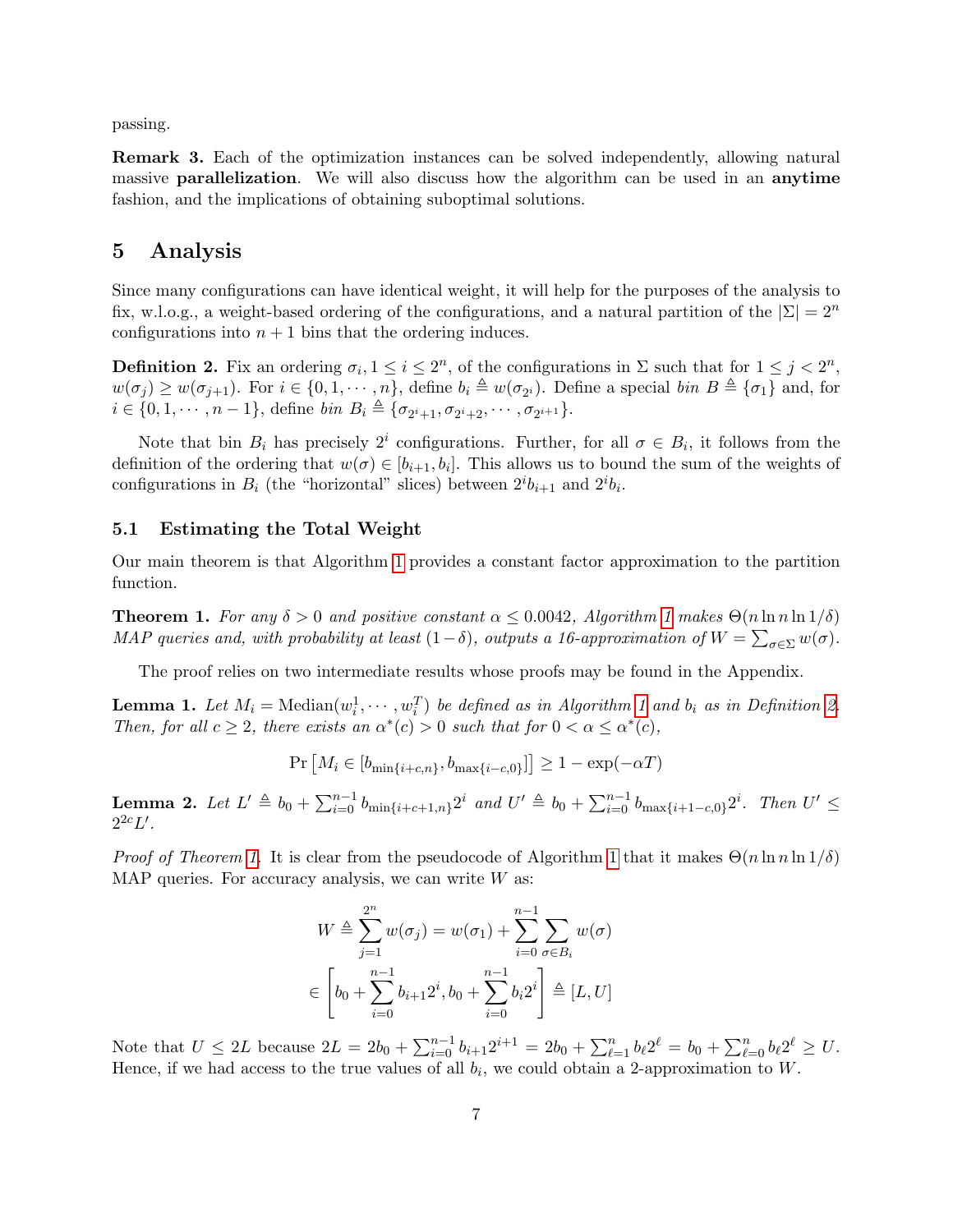We do not know true  $b_i$  values, but Lemma [1](#page-5-0) shows that the  $M_i$  values computed by Algorithm 1 are sufficiently close to  $b_i$  with high probability. Recall that  $M_i$  is the median of MAP values computed by adding  $i$  random parity constraints and repeating the process  $T$  times. Specifically, for  $c \geq 2$ , it follows from Lemma [1](#page-6-2) that for  $0 < \alpha \leq \alpha^*(c)$ ,

$$
\Pr\left[\bigcap_{i=0}^{n} \left(M_i \in [b_{\min\{i+c,n\}}, b_{\max\{i-c,0\}}]\right)\right]
$$
  

$$
\geq 1 - n \exp(-\alpha T) \geq (1 - \delta)
$$

for  $T = \frac{\log(1/\delta)}{\alpha}$  $\frac{\ln(n)}{\alpha}$  log n, and  $M_0 = b_0$ . Thus, with probability at least  $(1 - \delta)$  the output of Algorithm [1,](#page-5-0)  $M_0 + \sum_{i=0}^{n-1} M_{i+1} 2^i$ , lies in the range:

$$
\[b_0 + \sum_{i=0}^{n-1} b_{\min\{i+c+1,n\}} 2^i, b_0 + \sum_{i=0}^{n-1} b_{\max\{i+1-c,0\}} 2^i\]
$$

Let us denote this range  $[L', U']$ . By monotonicity of  $b_i, L' \le L \le U \le U'$ . Hence,  $W \in [L', U']$ .

Applying Lemma [2,](#page-6-3) we have  $U' \leq 2^{2c} L'$ , which implies that with probability at least  $1 - \delta$  the output of Algorithm [1](#page-5-0) is a  $2^{2c}$  approximation of W. For  $c = 2$ , observing that  $\alpha^*(2) \ge 0.0042$  (see proof of Lemma [1\)](#page-6-2), we obtain a 16-approximation for  $0 < \alpha < 0.0042$ .  $\Box$ 

#### 5.2 Estimating the Tail Distribution

We can also estimate the entire tail distribution of the weights, defined as  $G(u) \triangleq |\{\sigma | w(\sigma) \ge u\}|$ .

<span id="page-7-0"></span>**Theorem 2.** Let  $M_i$  be defined as in Algorithm [1,](#page-5-0)  $u \in \mathbb{R}^+$ , and  $q(u)$  be the maximum i such that  $\forall j \in \{0,\dots,i\}, M_j \geq u$ . Then, for any  $\delta > 0$ , with probability  $\geq (1-\delta)$ ,  $2^{q(u)}$  is an 8-approximation of  $G(u)$  computed using  $O(n \ln n \ln 1/\delta)$  MAP queries.

While this is an interesting result in its own right, if the goal is to estimate the total weight W, then the scheme in Section [5.1,](#page-6-4) requiring a total of only  $\Theta(n \ln n \ln 1/\delta)$  MAP queries, is more efficient than first estimating the tail distribution for several values of  $u$ .

#### 5.3 Improving the Approximation Factor

Given a  $\kappa$ -approximation algorithm such as Algorithm [1](#page-5-0) and any  $\epsilon > 0$ , we can design a  $(1 + \epsilon)$ approximation algorithm with the following construction. Let  $\ell = \log_{1+\epsilon} \kappa$ . Define a new set of configurations  $\Sigma^{\ell} = \Sigma \times \Sigma \times \cdots \times \Sigma$ , and a new weight function  $w' : \Sigma^{\ell} \to \mathbb{R}$  as  $w'(\sigma_1, \cdots, \sigma_{\ell}) =$  $w(\sigma_1)w(\sigma_2)\cdots w(\sigma_\ell).$ 

**Proposition 2.** Let  $\widehat{W}$  be a  $\kappa$ -approximation of  $\sum_{\sigma' \in \Sigma^{\ell}} w'(\sigma')$ . Then  $\widehat{W}^{1/\ell}$  is a  $\kappa^{1/\ell}$ -approximation of  $\sum_{\sigma\in\Sigma}w(\sigma)$ .

To see why this holds, observe that  $W' = \sum_{\sigma' \in \Sigma^{\ell}} w'(\sigma') = (\sum_{\sigma \in \Sigma} w(\sigma))^{\ell} = W^{\ell}$ . Since  $\frac{1}{\kappa} W' \leq$  $\widehat{W} \leq \kappa W'$ , we obtain that  $\widehat{W}^{1/\ell}$  must be a  $\kappa^{1/\ell} = 1 + \epsilon$  approximation of W.

Note that this construction requires running Algorithm [1](#page-5-0) on an enlarged problem with  $\ell$  times more variables. Although the number of optimization queries grows polynomially with  $\ell$ , increasing the number of variables might significantly increase the runtime.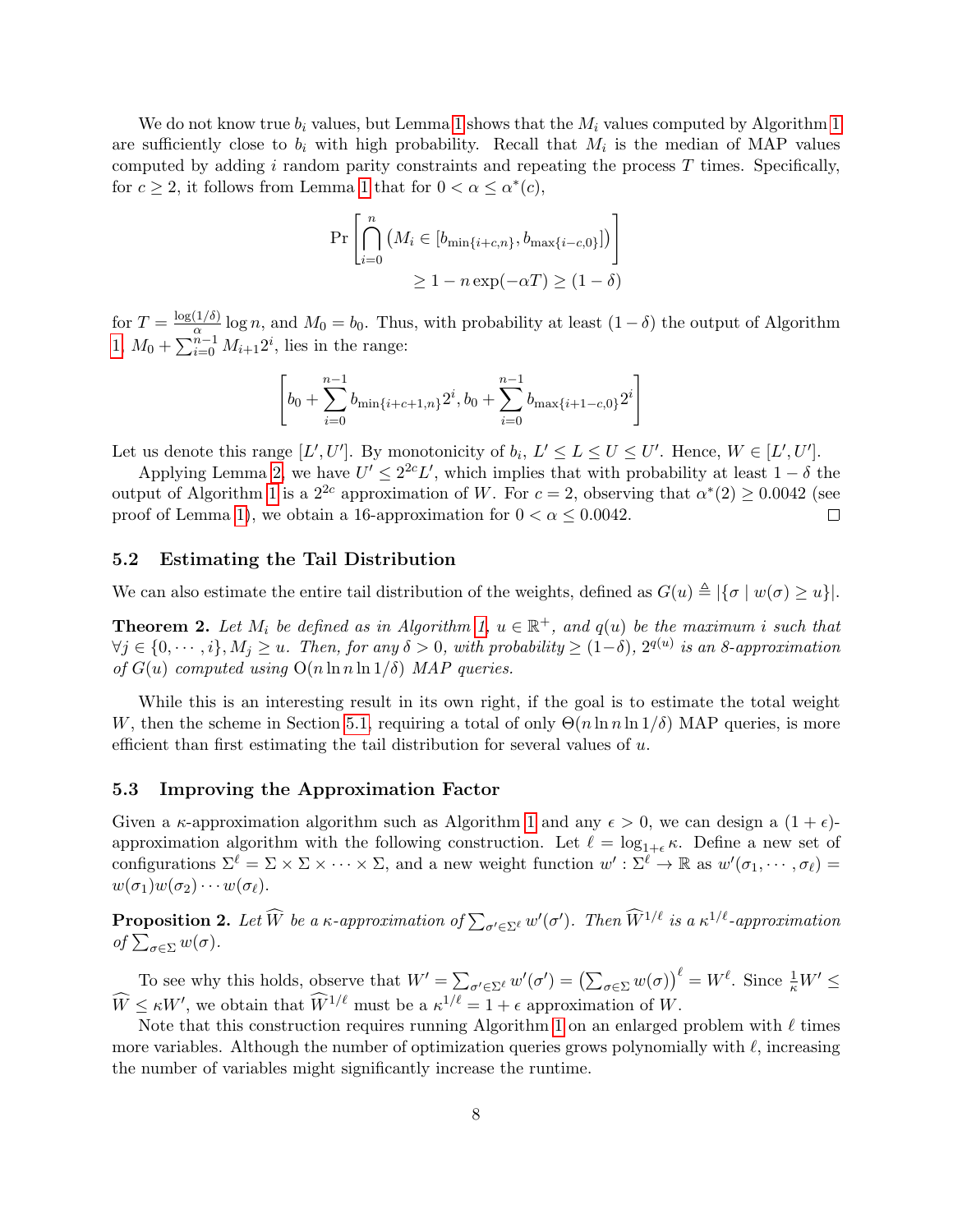#### 5.4 Further Approximations

When the instances defined in the inner loop are not solved to optimality, Algorithm [1](#page-5-0) still provides approximate lower bounds on W with high probability.

<span id="page-8-0"></span>**Theorem 3.** Let  $\widetilde{w}_i^t$  be suboptimal solutions for the optimization problems in Algorithm [1,](#page-5-0) i.e.,  $\widetilde{w}_i^t \leq w_i^t$ . Let  $\widetilde{W}$  be the output of Algorithm [1](#page-5-0) with these suboptimal solutions. Then, for any  $\delta > 0$ , with probability at least  $1 - \delta$ ,  $\frac{W}{16} \leq W$ .

Further, if  $\widetilde{w}_i^t \geq \frac{1}{L} w_i^t$  for some  $L > 0$ , then with probability at least  $1 - \delta$ ,  $\widetilde{W}$  is a 16L-<br>measuration to  $W$ . approximation to W.

The output is always an approximate lower bound, even if the optimization is stopped early. The lower bound is monotonically non-decreasing over time, and is guaranteed to eventually reach within a constant factor of  $W$ . We thus have an **anytime** algorithm.

### 6 Experimental Evaluation

We implemented WISH using the open source solver ToulBar2 [\[1\]](#page-12-0) to solve the MAP inference problem. ToulBar2 is a complete solver (i.e., given enough time, it will find an optimal solution and provide an optimality certificate), and it was one of the winning algorithms in the UAI-2010 inference competition. We augmented ToulBar2 with the IBM ILOG CPLEX CP Optimizer 12.3 based techniques borrowed from Gomes et al. [\[13\]](#page-13-13) to efficiently handle the random parity constraints. Specifically, the set of equations  $Ax = b \mod 2$  are linear equations over the field  $\mathbb{F}(2)$  and thus allow for efficient propagation and domain filtering using Gaussian Elimination.

For our experiments, we run WISH in parallel using a compute cluster with 642 cores. We assign each optimization instance in the inner loop to one core, and finally process the results when all optimization instances have been solved or have reached a timeout.

For comparison, we consider Tree Reweighted Belief Propagation [\[31\]](#page-14-9) which provides an upper bound on Z, Mean Field [\[32\]](#page-14-1) which provides a lower bound, and Loopy Belief Propagation [\[20\]](#page-13-14) which provides an estimate with no guarantees. We use the implementations of these algorithms available in the LibDAI library [\[19\]](#page-13-15).

#### 6.1 Provably Accurate Approximations

For our first experiment, we consider the problem of computing the partition function,  $Z$  (cf. Eqn. [\(3\)](#page-2-1)), of random Clique-structured Ising models on n binary variables  $x_i \in \{0,1\}$  for  $i \in \{1,\dots,n\}$ . The interaction between  $x_i$  and  $x_j$  is defined as  $\psi_{ij}(x_i, x_j) = \exp(-w_{ij})$  when  $x_i \neq x_j$ , and 1 otherwise, where  $w_{ij}$  is uniformly sampled from  $[0, w\sqrt{|i-j|}]$  and w is a parameter set to 0.2. We further inject some structure by introducing a closed chain of strong repulsive interactions uniformly sampled from  $[-10w, 0]$ . We consider models with n ranging from 10 to 60. These models have treewidth n and can be solved exactly (by brute force) only up to about  $n = 25$  variables.

Figure [4\(a\)](#page-11-0) shows the results using various methods for varying problem size. We also computed ground truth for  $n \leq 25$  by brute force enumeration. While other methods start to diverge from the ground truth at around  $n = 25$ , our estimate, as predicted by Theorem [1,](#page-6-1) remains very accurate, visually overlapping in the plot. The actual estimation error is much smaller than the worst-case factor of 16 guaranteed by Theorem [1,](#page-6-1) as in practice over- and under-estimation errors tend to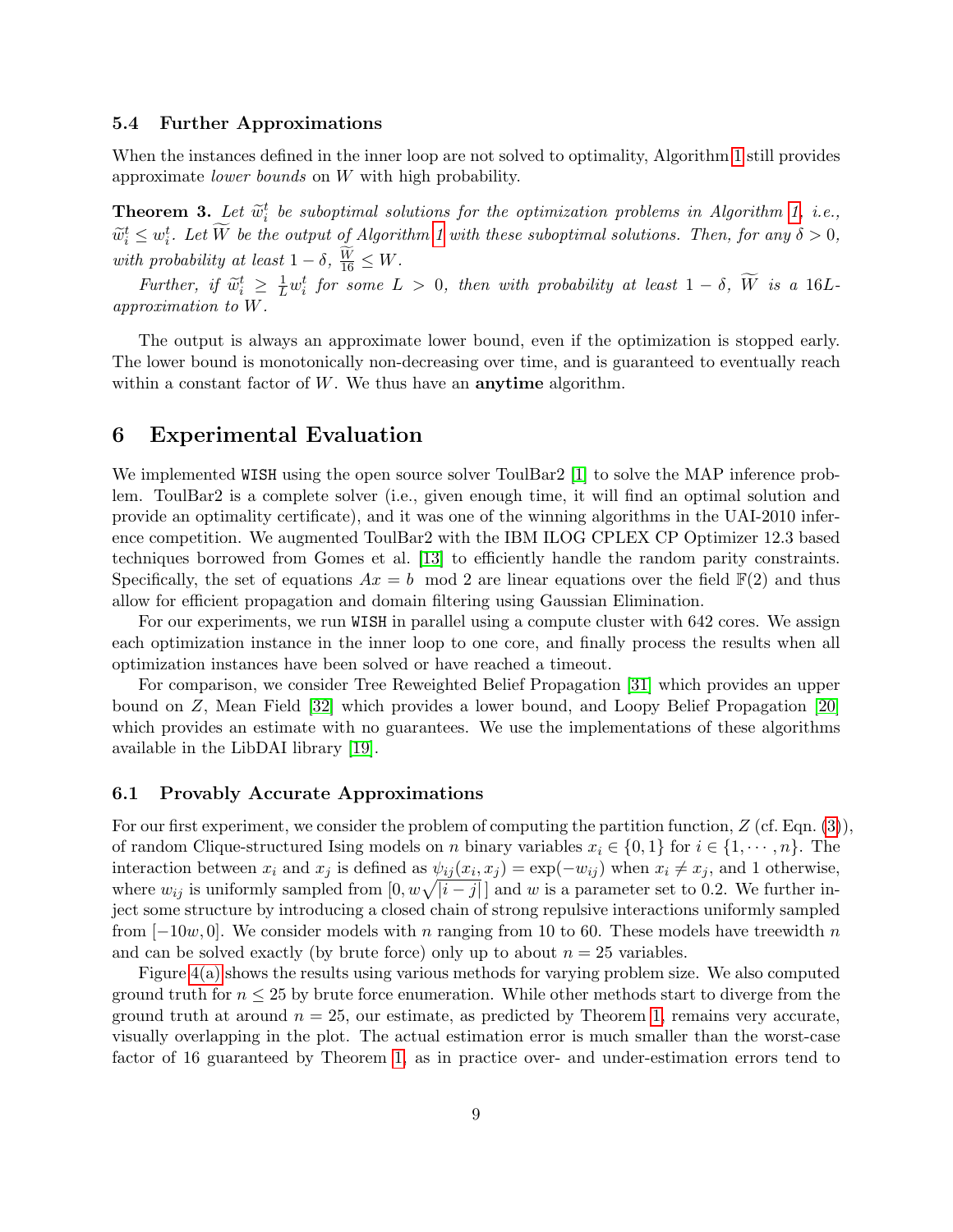cancel out. For  $n > 25$  we don't have ground truth, but other methods fall well outside the provable interval provided by WISH, reported as an error bar that is very small compared to the magnitude of errors made by the other methods.

All optimization instances generated by WISH for  $n \leq 60$  were solved (in parallel) to optimality within a timeout of 8 hours, resulting in high confidence tight approximations of the partition function. We are not aware of any other practical method that can provide such guarantees for counting problems of this size, i.e., a weighted sum defined over  $2^{60}$  items.

#### 6.2 Anytime Usage with Suboptimal Solutions

Next, we investigate the quality of our results when not all of the optimization instances can be solved to optimality because of timeouts, so that the strong theoretical guarantees of Theorem [1](#page-6-1) do not apply (although Theorem [3](#page-8-0) still applies). We consider  $10 \times 10$  binary Grid Ising models, for which ground truth can be computed using the junction tree method [\[32\]](#page-14-1). We use the same experimental setup as Hazan and Jaakkola [\[14\]](#page-13-10), who also use random MAP queries to derive bounds (without a tightness guarantee) on the partition function. Specifically, we have  $n = 100$  binary variables  $x_i \in \{-1,1\}$  with interaction  $\psi_{ij}(x_i, x_j) = \exp(w_{ij} x_i x_j)$ . For the attractive case, we draw  $w_{ij}$  from [0, w]; for the mixed case, from  $[-w, w]$ . The "local field" is  $\psi_{ij}(x_i) = \exp(f_i x_i)$  where  $f_i$ , the strength at site i, is sampled uniformly from  $[-f, f]$ , where f is a parameter with value 0.1 or 1.0.

Figure [3](#page-10-0) reports the estimation error for the log-partition function, when using a timeout of 15 minutes. We see that WISH provides accurate estimates for a wide range of weights, often improving over all other methods. The slight performance drop of WISH for coupling strengths  $w \approx 1$  appears to occur because in that weight range the terms corresponding to  $i \approx n/2$  parity constraints are the most significant in the output sum  $M_0 + \sum_{i=0}^{n-1} M_{i+1} 2^i$ . Empirically, optimization instances with roughly  $n/2$  parity constraints are often the hardest to solve, resulting in possibly a significant underestimation of the value of  $W = Z$  when a timeout occurs. We do not directly compare with the work of Hazan and Jaakkola [\[14\]](#page-13-10) as we did not have access to their code. However, a visual look at their plots suggests that WISH would provide an improvement in accuracy, although with longer runtime.

#### 6.3 Hard Combinatorial Structures

An interesting and combinatorially challenging graphical model arises from Sudoku, which is a popular number-placement puzzle where the goal is to fill a  $9 \times 9$  grid (see Figure [4\(b\)\)](#page-11-1) with digits from  $\{1, \dots, 9\}$  so that the entries in each row, column, and  $3 \times 3$  block composing the grid, are all distinct. The puzzle can be encoded as a graphical model with 81 discrete variables with domain  $\{1,\dots,9\}$ , with potentials  $\psi_\alpha(\{x\}_\alpha)=1$  if and only if all variables in  $\{x\}_\alpha$  are different, and  $\alpha\in\mathcal{I}$ where  $\mathcal I$  is an index set containing the subsets of variables in each row, column, and block. This defines a uniform probability distribution over all valid complete Sudoku grids (a non-valid grid has probability zero), and the normalization constant  $Z_s$  equals the total number of valid grids. It is known that  $Z_s = 6.671 \times 10^{21}$ . This number was computed exactly with a combination of computer enumeration and clever exploitation of properties of the symmetry group [\[8\]](#page-13-16). Here, we attempt to approximately compute this number using the general-purpose scheme WISH.

First, following Felgenhauer and Jarvis [\[8\]](#page-13-16), we simplify the problem by fixing the first block as in Figure [4\(b\),](#page-11-1) obtaining a new problem over 72 variables whose normalization constant is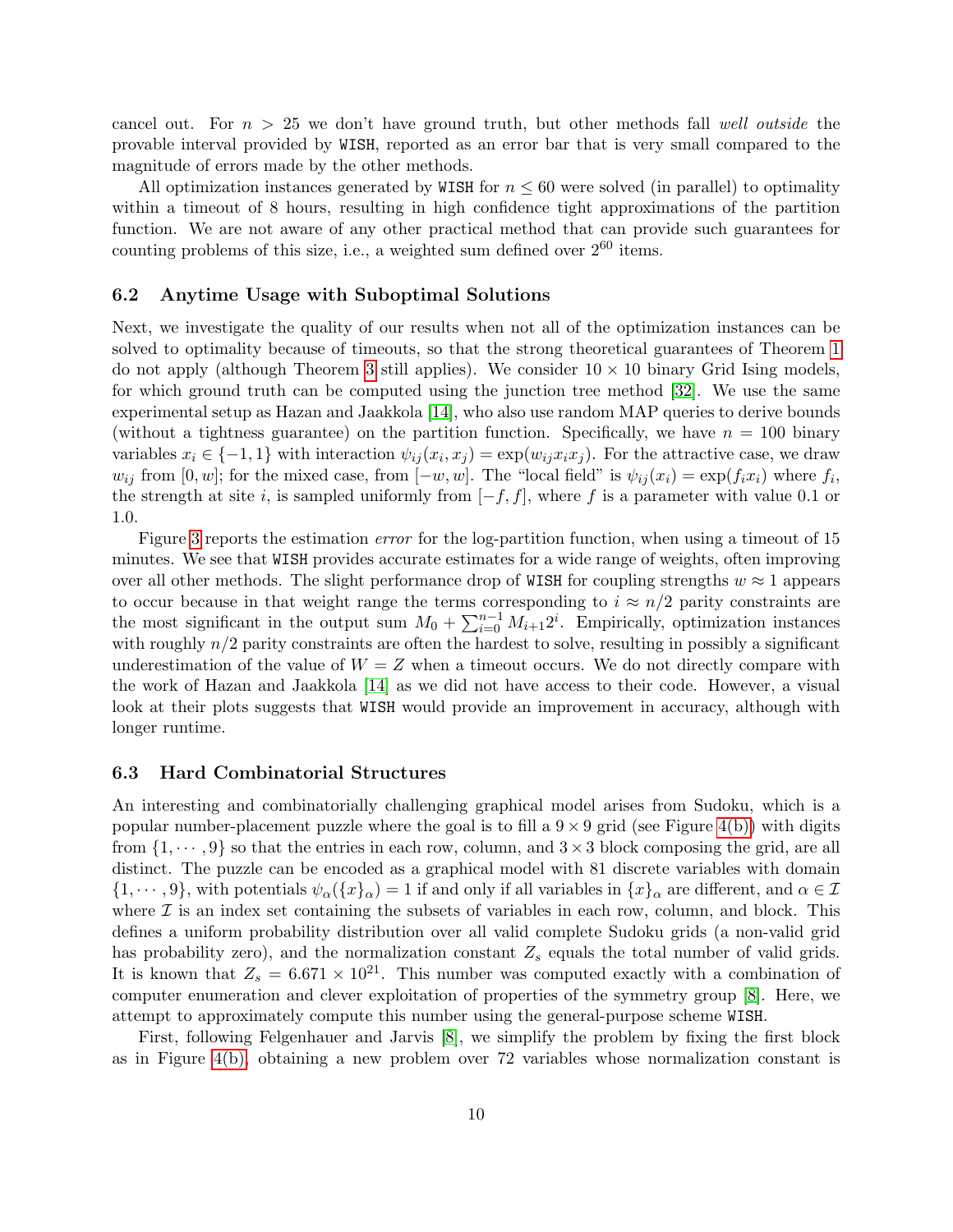

<span id="page-10-0"></span>Figure 3: Estimation errors for the log-partition function on  $10 \times 10$  randomly generated Ising Grids.

 $Z' = Z_s/9! \approx 2^{54}$ . Next, since we are dealing with a feasibility rather than optimization problem, we replace ToulBar2 with CryptoMiniSAT [\[26\]](#page-14-10), a SAT solver designed for unweighted cryptographic problems and which natively supports parity constraints. We observed that WISH can consistently find solutions (60% of the times) after adding 52 random parity constraints, while for 53 constraints the success rate drops below 0.5, at 45%. Therefore  $M_i = 1$  $M_i = 1$  in Algorithm 1 for  $i \leq 52$  and there should thus be at least  $2^{52} \cdot 9! \approx 1.634 \times 10^{21}$  solutions to the Sudoku puzzle. Although Theorem [1](#page-6-1) cannot be applied due to timeouts for larger values of i, this estimate is clearly very close to the known true count. In contrast, the simple "local reasoning" done by variational methods is not powerful enough to find even a single solution. Mean Field and Belief Propagation report an estimated solution count of exp(−237.921) and exp(−119.307), resp., on a relaxed problem where violating a constraint gives a penalty  $\exp(-10)$ .

#### 6.4 Model Selection

Many inference and learning tasks require computing the normalization constant of graphical models. For instance, it is needed to evaluate the likelihood of observed data for a given model. This is necessary for Model Selection, i.e., to rank candidate models, or to trigger early stopping during training when the likelihood of a validation set starts to decrease, in order to avoid overfitting [\[6\]](#page-13-17).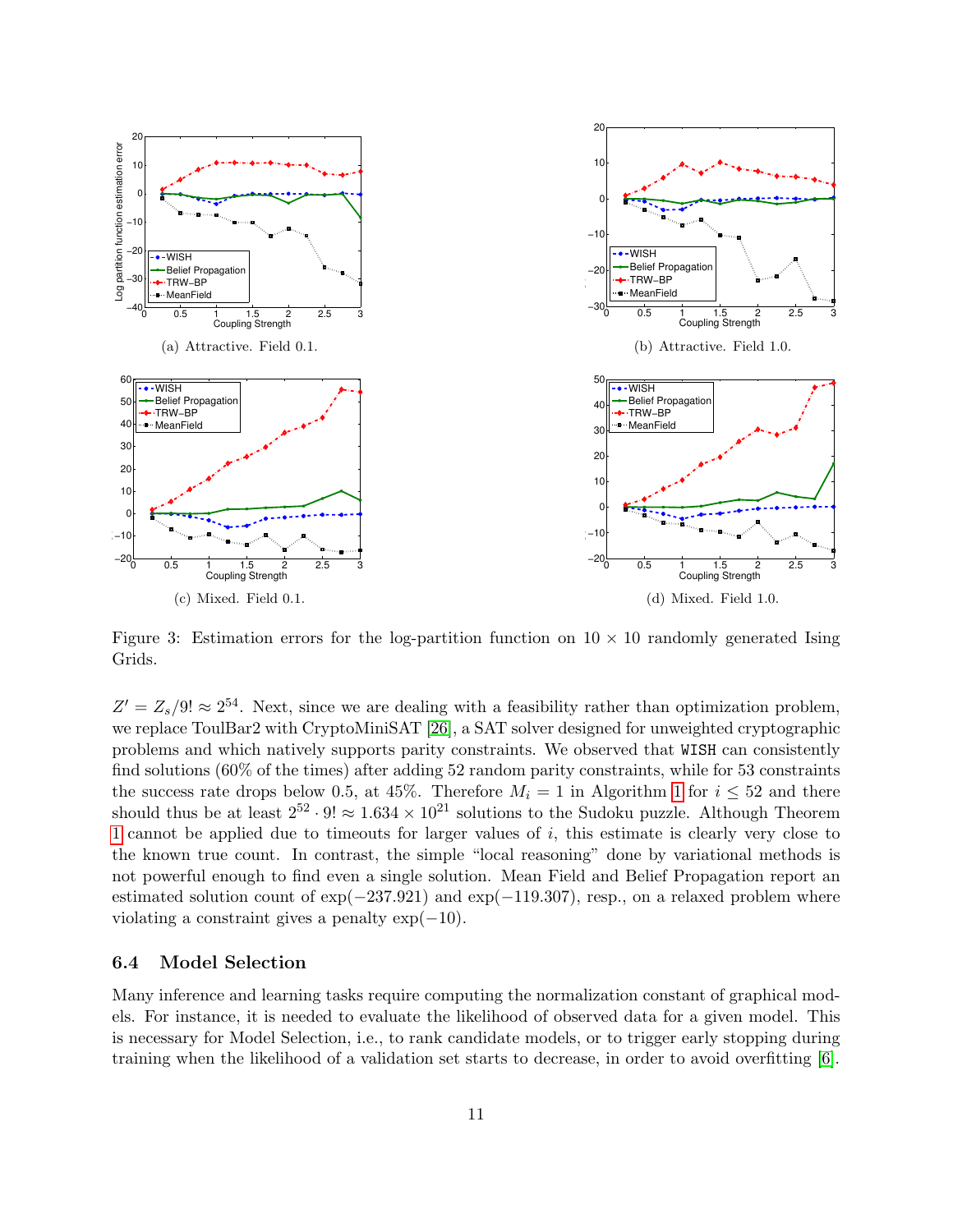<span id="page-11-0"></span>

<span id="page-11-2"></span><span id="page-11-1"></span>(c) Confabulations from RBM models.

Figure 4: Clique Ising models, hard combinatorial structure of Sudoku, and Model Selection for hand-written digits.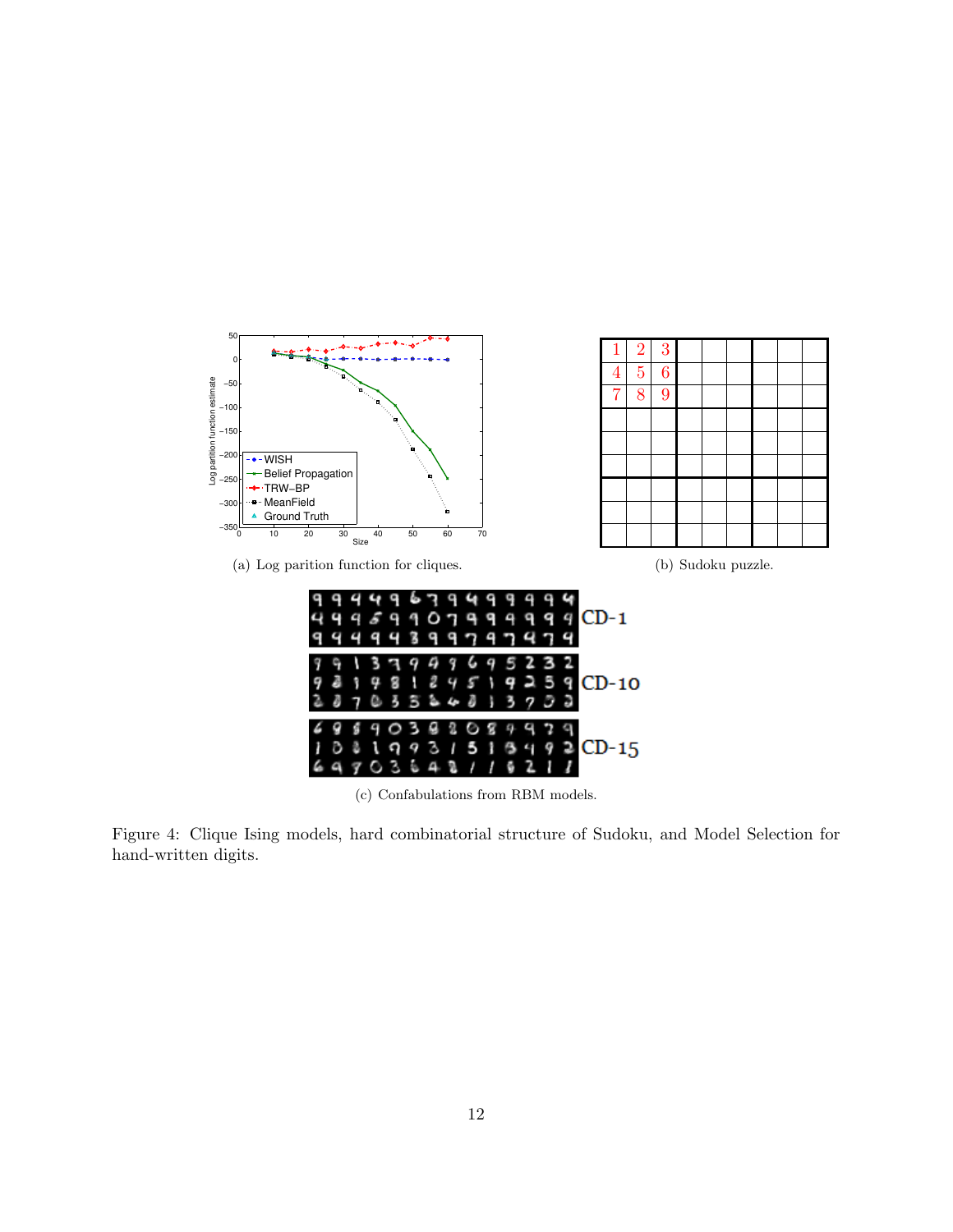We train Restricted Boltzmann Machines (RBM) [\[15\]](#page-13-18) using Contrastive Divergence (CD) [\[5,](#page-13-19) [33\]](#page-14-11) on MNIST hand-written digits dataset. In an RBM there is a layer of  $n_h$  hidden binary variables  $h = h_1, \dots, h_{n_h}$  and a layer of  $n_v$  binary visible units  $v = v_1, \dots, v_{n_v}$ . The joint probability distribution is given by  $P(h, v) = \frac{1}{Z} \exp(b'v + c'h + h'Wv)$ . We use  $n_h = 50$  hidden units and  $n_v = 196$  visible units. We learn the parameters  $b, c, W$  using CD-k for  $k \in \{1, 10, 15\}$ , where k denotes the number of Gibbs sampling steps used in the inference phase, with 15 training epochs and minibatches of size 20.

Figure [4\(c\)](#page-11-2) depicts confabulations (samples generated with Gibbs sampling) from the three learned models. To evaluate the loglikelihood of the data and determine which model is the best, one needs to compute Z. We use WISH to estimate this quantity, with a timeout of 10 minutes, and then rank the models according to the average loglikelihood of the data. The scores we obtain are  $-41.70, -40.35, -40.01$  for  $k = 1, 10, 15$ , respectively (larger scores means higher likelihood). In this case ToulBar2 was not able to prove optimality for all instances, so only Theorem [3](#page-8-0) applies to these results. Although we do not have ground truth, it can be seen that the ranking of the models is consistent with what visually appears closer to a large collection of hand-written digits in Figure [4\(c\).](#page-11-2) Note that  $k = 1$  is clearly not a good representative, because of the highly uneven distribution of digit occurrences. The ranking of WISH is also consistent with the fact that using more Gibbs sampling steps in the inference phase should provide better gradient estimates and therefore a better learned model. In contrast, Mean Field results in scores −35.47, −36.08, −36.84, resp., and would thus rank the models in reverse order of what is visually the most representative order.

### 7 Conclusion

We introduced WISH, a randomized algorithm that, with high probability, gives a constant-factor approximation of a general discrete integral defined over an exponentially large set. WISH reduces the intractable counting problem to a small number of instances of a combinatorial optimization problem subject to parity constraints used as a hash function. In the context of graphical models, we showed how to approximately compute the normalization constant, or partition function, using a small number of MAP queries. Using state-of-the-art combinatorial optimization tools, we are thus able to provide discrete integral or partition function estimates with approximation guarantees at a scale that could till now be handled only heuristically. Finally, our method is a massively parallelizable and anytime algorithm which can also be stopped early to obtain empirically accurate estimates that provide lower bounds with a high probability.

### Acknowledgments

Supported by NSF Expeditions in Computing grant on Computational Sustainability #0832782 and NSF Computing Research Infrastructure grant #1059284.

### References

<span id="page-12-0"></span>[1] D. Allouche, S. de Givry, and T. Schiex. Toulbar2, an open source exact cost function network solver. Technical report, INRIA, 2010.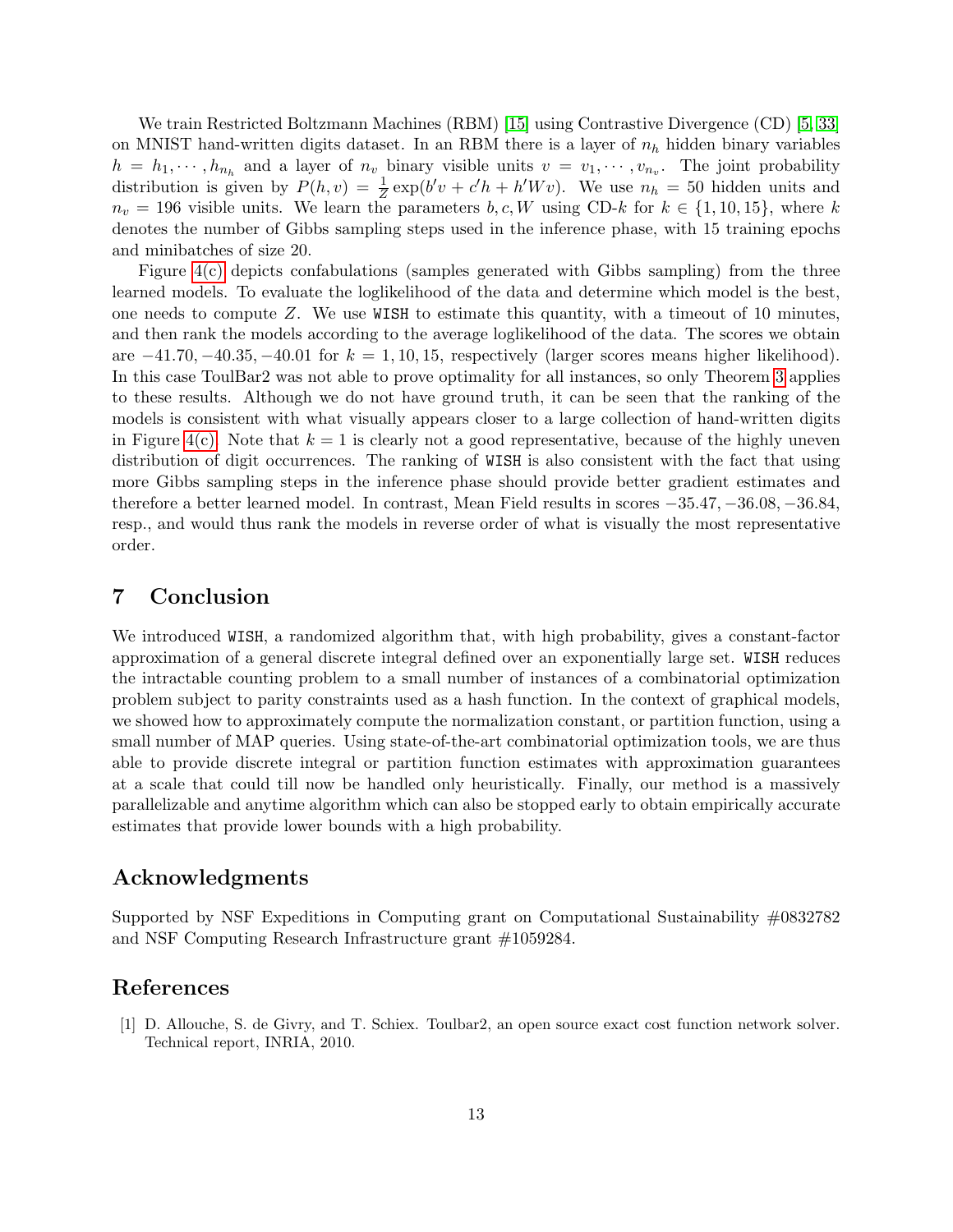- <span id="page-13-2"></span>[2] R. Bellman. Adaptive control processes: A guided tour. Princeton University Press (Princeton, NJ), 1961.
- <span id="page-13-12"></span>[3] E. Berlekamp, R. McEliece, and H. Van Tilborg. On the inherent intractability of certain coding problems. Information Theory, IEEE Transactions on, 24(3):384–386, 1978.
- <span id="page-13-0"></span>[4] J. Cai and X. Chen. A decidable dichotomy theorem on directed graph homomorphisms with nonnegative weights. In FOCS, 2010.
- <span id="page-13-19"></span>[5] M. Carreira-Perpinan and G. Hinton. On contrastive divergence learning. In Artificial Intelligence and Statistics, vol. 2005, page 17, 2005.
- <span id="page-13-17"></span>[6] G. Desjardins, A. Courville, and Y. Bengio. On tracking the partition function. In Advances in Neural Information Processing Systems 24, pp. 2501–2509, 2011.
- <span id="page-13-1"></span>[7] M. Dyer, A. Frieze, and R. Kannan. A random polynomial-time algorithm for approximating the volume of convex bodies.  $JACM$ ,  $38(1):1-17$ , 1991.
- <span id="page-13-16"></span>[8] B. Felgenhauer and F. Jarvis. Enumerating possible sudoku grids. Mathematical Spectrum, 2005.
- <span id="page-13-6"></span>[9] M. Girolami and B. Calderhead. Riemann manifold langevin and hamiltonian monte carlo methods. Journal of the Royal Statistical Society, 73(2):123–214, 2011.
- <span id="page-13-11"></span>[10] O. Goldreich. Randomized methods in computation. Lecture Notes, 2011.
- <span id="page-13-8"></span>[11] C. Gomes, A. Sabharwal, and B. Selman. Model counting: A new strategy for obtaining good bounds. In AAAI, pp. 54–61, 2006.
- <span id="page-13-9"></span>[12] C. Gomes, A. Sabharwal, and B. Selman. Near-uniform sampling of combinatorial spaces using XOR constraints. Advances In Neural Information Processing Systems, 19:481–488, 2006.
- <span id="page-13-13"></span>[13] C. P. Gomes, W. J. van Hoeve, A. Sabharwal, and B. Selman. Counting CSP solutions using generalized XOR constraints. In AAAI, 2007.
- <span id="page-13-10"></span>[14] T. Hazan and T. Jaakkola. On the partition function and random maximum a-posteriori perturbations. In ICML, 2012.
- <span id="page-13-18"></span>[15] G. Hinton, S. Osindero, and Y. Teh. A fast learning algorithm for deep belief nets. Neural computation, 18(7):1527–1554, 2006.
- <span id="page-13-4"></span>[16] M. Jerrum and A. Sinclair. The Markov chain Monte Carlo method: an approach to approximate counting and integration. Approximation algorithms for NP-hard problems, pp. 482–520, 1997.
- <span id="page-13-3"></span>[17] M. Jordan, Z. Ghahramani, T. Jaakkola, and L. Saul. An introduction to variational methods for graphical models. Machine learning, 37(2):183–233, 1999.
- <span id="page-13-5"></span>[18] N. Madras. Lectures on Monte Carlo Methods. American Mathematical Society, 2002. ISBN 0821829785.
- <span id="page-13-15"></span>[19] J. Mooij. libDAI: A free and open source  $c++$  library for discrete approximate inference in graphical models. JMLR, 11:2169–2173, 2010.
- <span id="page-13-14"></span>[20] K. Murphy, Y. Weiss, and M. Jordan. Loopy belief propagation for approximate inference: An empirical study. In UAI, 1999.
- <span id="page-13-7"></span>[21] I. Murray and Z. Ghahramani. Bayesian learning in undirected graphical models: approximate mcmc algorithms. In UAI, 2004.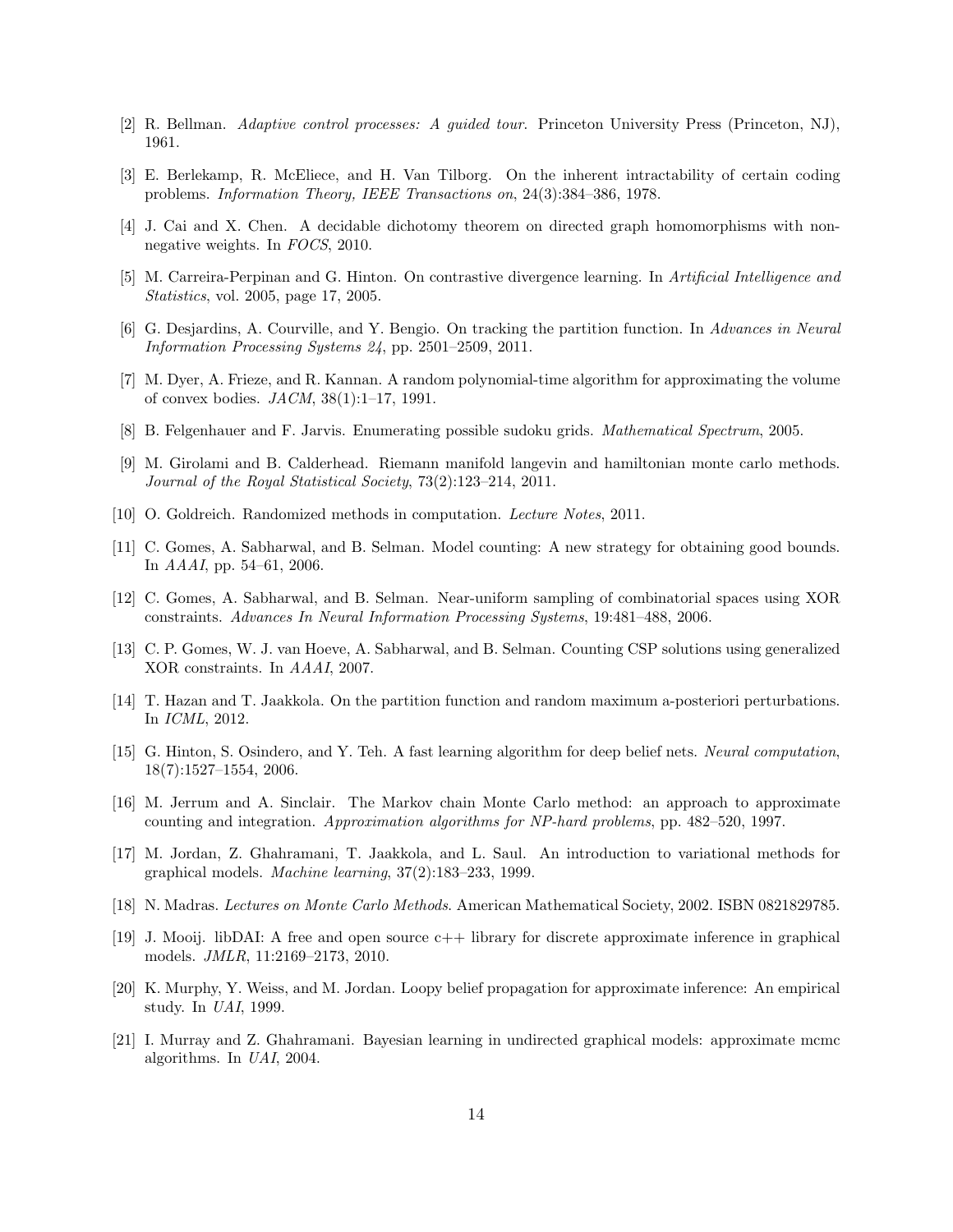- <span id="page-14-4"></span>[22] J. Park. Using weighted max-sat engines to solve mpe. In AAAI-2002, pp. 682–687, 2002.
- <span id="page-14-5"></span>[23] J. D. Park. MAP complexity results and approximation methods. In UAI, 2002.
- <span id="page-14-0"></span>[24] M. Simonovits. How to compute the volume in high dimension? Mathematical programming, 97(1): 337–374, 2003.
- <span id="page-14-3"></span>[25] D. Sontag, T. Meltzer, A. Globerson, T. Jaakkola, and Y. Weiss. Tightening lp relaxations for map using message passing. In UAI, pp. 503–510, 2008.
- <span id="page-14-10"></span>[26] M. Soos, K. Nohl, and C. Castelluccia. Extending sat solvers to cryptographic problems. SAT, 2009.
- <span id="page-14-7"></span>[27] S. Vadhan. Pseudorandomness. Foundations and Trends in Theoretical Computer Science, 2011.
- <span id="page-14-2"></span>[28] L. Valiant. The complexity of enumeration and reliability problems. SIAM Journal on Computing, 8 (3):410–421, 1979.
- <span id="page-14-6"></span>[29] L. Valiant and V. Vazirani. NP is as easy as detecting unique solutions. Theoretical Computer Science, 47:85–93, 1986.
- <span id="page-14-8"></span>[30] A. Vardy. Algorithmic complexity in coding theory and the minimum distance problem. In STOC, 1997.
- <span id="page-14-9"></span>[31] M. Wainwright. Tree-reweighted belief propagation algorithms and approximate ML estimation via pseudo-moment matching. In AISTATS, 2003.
- <span id="page-14-1"></span>[32] M. Wainwright and M. Jordan. Graphical models, exponential families, and variational inference. Foundations and Trends in Machine Learning, 1(1-2):1–305, 2008.
- <span id="page-14-11"></span>[33] M. Welling and G. Hinton. A new learning algorithm for mean field boltzmann machines. Artificial Neural NetworksICANN 2002, pp. 82–82, 2002.

### A Appendix: Proofs

Proof of Proposition [1.](#page-3-0) Immediately follows from Lemma [3.](#page-14-12)

<span id="page-14-12"></span>**Lemma 3** (pairwise independent hash functions construction). Let  $a \in \{0,1\}^n$ ,  $b \in \{0,1\}$ . Then the family  $\mathcal{H} = \{h_{a,b}(x): \{0,1\}^n \to \{0,1\}\}\$  where  $h_{a,b}(x) = a \cdot x + b \mod 2$  is a family of pairwise independent hash functions. The function  $h_{a,b}(x)$  can be alternatively rewritten in terms of XORs operations  $\oplus$ , i.e.  $h_{a,b}(x) = a_1x_1 \oplus a_2x_2 \oplus \cdots \oplus a_nx_n \oplus b$ .

 $\Box$ 

Proof. Uniformity is clear because it is the sum of uniform Bernoulli random variables over the field  $\mathbb{F}(2)$  (arithmetic modulo 2). For pairwise independence, given any two configurations  $x_1, x_2 \in$  $\{0,1\}^n$ , consider the sets of indexes  $S_1 = \{i : x_1(i) = 1\}$ ,  $S_2 = \{i : x_2(i) = 1\}$ . Then

$$
H(x_1) = \sum_{i \in S_1 \cap S_2} a_i \oplus \sum_{i \in S_1 \setminus S_2} a_i \oplus b
$$
  
= 
$$
R(S_1 \cap S_2) \oplus R(S_1 \setminus S_2) \oplus b
$$
  

$$
H(x_2) = R(S_1 \cap S_2) \oplus R(S_2 \setminus S_1) \oplus b
$$

Note that  $R(S_1 \cap S_2)$ ,  $R(S_1 \setminus S_2)$ ,  $R(S_2 \setminus S_1)$  and b are independent as they depend on disjoint subsets of independent variables. When  $x_1 \neq x_2$ , this implies that  $(H(x_1), H(x_2))$  takes each value in  $\{0,1\}^2$  with probability 1/4.  $\Box$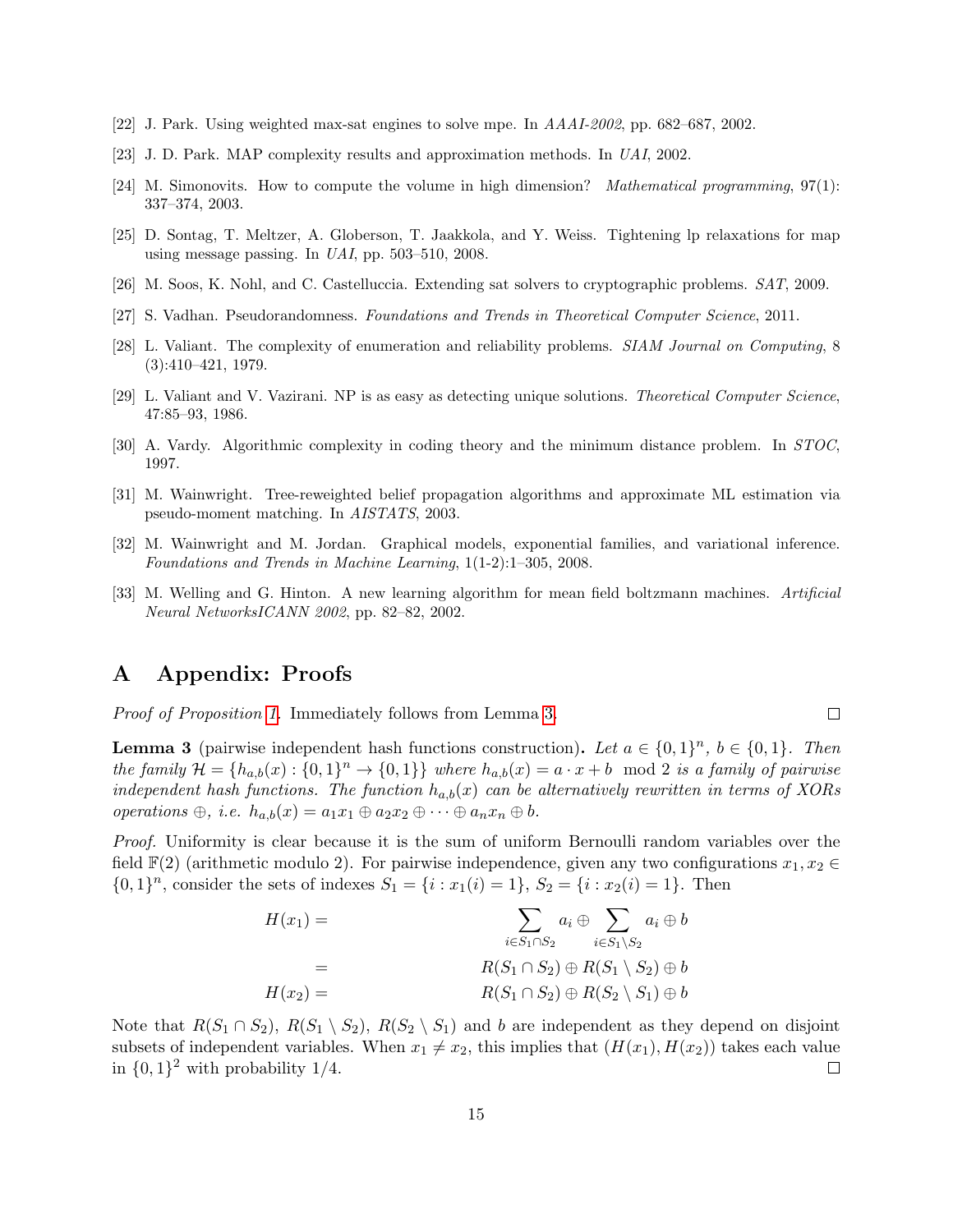As pairwise independent random variables are fundamental tools for derandomization of algorithms, more complicated constructions based larger finite fields generated by a prime power  $\mathbb{F}(q^k)$ where  $q$  is a prime number are known [\[27\]](#page-14-7). These constructions require a smaller number of random bits as input, and would therefore reduce the variance of our algorithm (which is deterministic except for the randomized hash function use).

*Proof of Lemma [1.](#page-6-2)* The cases where  $i + c > n$  or  $i - c < 0$  are obvious. For the other cases, let's define the set of the  $2<sup>j</sup>$  heaviest configurations as in Definition [2:](#page-6-0)

$$
\mathcal{X}_j = \{\sigma_1, \sigma_2, \cdots, \sigma_{2^j}\}
$$

Define the following random variable

$$
S_j(h_{A,b}^i) \triangleq \sum_{\sigma \in \mathcal{X}_j} 1_{\{A \sigma = b \bmod 2\}}
$$

which gives the number of elements of  $\mathcal{X}_i$  satisfying i random parity constraints. The randomness is over the choice of A and b, which are uniformly sampled in  $\{0,1\}^{i \times n}$  and  $\{0,1\}^i$  respectively. By Proposition [1,](#page-3-0)  $h_{A,b}^i : \Sigma \to \{0,1\}^i$  is sampled from a family of pairwise independent hash functions. Therefore, from the uniformity property in Definition [1,](#page-3-1) for any  $\sigma$  the random variable  $1_{\{A\sigma=b \bmod 2\}}$ is Bernoulli with probability  $1/2^i$ . By linearity of expectation,

$$
E[S_j(h_{A,b}^i)] = \frac{|\mathcal{X}_j|}{2^i} = \frac{2^j}{2^i}
$$

Further, from the pairwise independence property in Definition [1,](#page-3-1)

$$
Var[S_j(h_{A,b}^i)] = \sum_{\sigma \in \mathcal{X}_j} Var\left[1_{\{A\sigma=b \bmod 2\}}\right]
$$

$$
= \frac{2^j}{2^i} \left(1 - \frac{1}{2^i}\right)
$$

Applying Chebychev Inequality, we get that for any  $k > 0$ ,

$$
\Pr\left[\left|S_j(h_{A,b}^i) - \frac{2^j}{2^i}\right| > k\sqrt{\frac{2^j}{2^i}\left(1 - \frac{1}{2^i}\right)}\right] \le \frac{1}{k^2}
$$

Recall the definition of the random variable  $w_i = \max_{\sigma} w(\sigma)$  subject to  $A\sigma = b \mod 2$  (the randomness is over the choice of  $A$  and  $b$ ). Then

$$
\Pr[w_i \ge b_j] = \Pr[w_i \ge w(\sigma_{2^j})] \ge \Pr[S_j(h_{A,b}^i) \ge 1]
$$

which is the probability that at least one configuration from  $\mathcal{X}_j$  "survives" after adding i parity constraints.

To ensure that the probability bound  $1/k^2$  provided by Chebychev Inequality is smaller than To ensure that the probability bound  $1/\kappa$ <sup>-</sup> provided by Chebychev inequality is smaller than a  $1/2$ , we need  $k > \sqrt{2}$ . We use  $k = 3/2$  for the rest of this proof, exploiting the following simple observations which hold for  $k = 3/2$  and any  $c \geq 2$ :

$$
k\sqrt{2^c} \le 2^c - 1
$$
  

$$
k\sqrt{2^{-c}} \le 1 - 2^{-c}
$$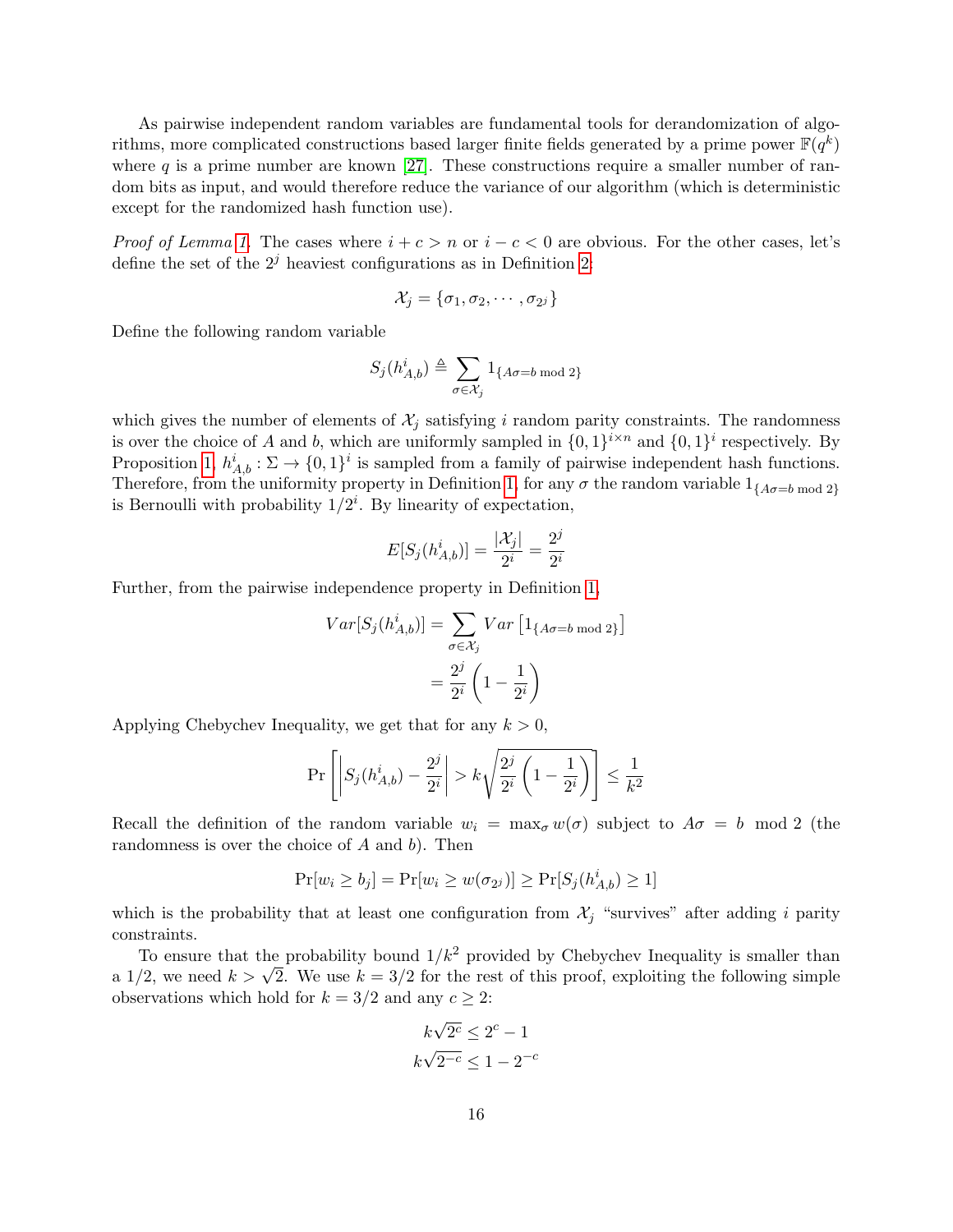For  $j = i + c$  and k and c as above, we have that

$$
\Pr[w_i \ge b_{i+c}] \ge \Pr[S_{i+c}(h_{A,b}^i) \ge 1] \ge
$$

$$
\Pr\left[|S_{i+c}(h^i) - 2^c| \le 2^c - 1\right] \ge
$$

$$
\Pr\left[|S_{i+c}(h^i) - 2^c| \le k\sqrt{2^c}\right] \ge
$$

$$
\Pr\left[|S_{i+c}(h_{A,b}^i) - 2^c| \le k\sqrt{2^c \left(1 - \frac{1}{2^i}\right)}\right] \ge
$$

$$
1 - \frac{1}{k^2} = 5/9 > 1/2
$$

Similarly, for  $j = i - c$  and k and c as above, we have  $Pr[w_i \le b_{i-c}] \ge 5/9 > 1/2$ . Finally, using Chernoff inequality (since  $w_i^1, \dots, w_i^T$  are i.i.d. realizations of  $w_i$ )

$$
\Pr\left[M_i \le b_{i-c}\right] \ge 1 - \exp(-\alpha'(c)T) \tag{4}
$$

$$
\Pr\left[M_i \ge b_{i+c}\right] \ge 1 - \exp(-\alpha'(c)T) \tag{5}
$$

where  $\alpha'(2) = 2(5/9 - 1/2)^2$ , which gives the desired result

$$
\Pr[b_{i+c} \le M_i \le b_{i-c}] \ge 1 - 2 \exp(\alpha'(c)T)
$$

$$
= 1 - \exp(-\alpha^*(c)T)
$$

where  $\alpha^*(2) = \ln 2\alpha'(2) = 2(5/9 - 1/2)^2 \ln 2 > 0.0042$ 

*Proof of Lemma [2.](#page-6-3)* Observe that we may rewrite  $L'$  as follows:

$$
L' = b_0 + \sum_{i=n-c-1}^{n-1} b_n 2^i + \sum_{i=0}^{n-c-2} b_{i+c+1} 2^i =
$$
  

$$
b_0 + \sum_{i=n-c-1}^{n-1} b_n 2^i + \sum_{j=c+1}^{n-1} b_j 2^{j-c-1}
$$

 $\Box$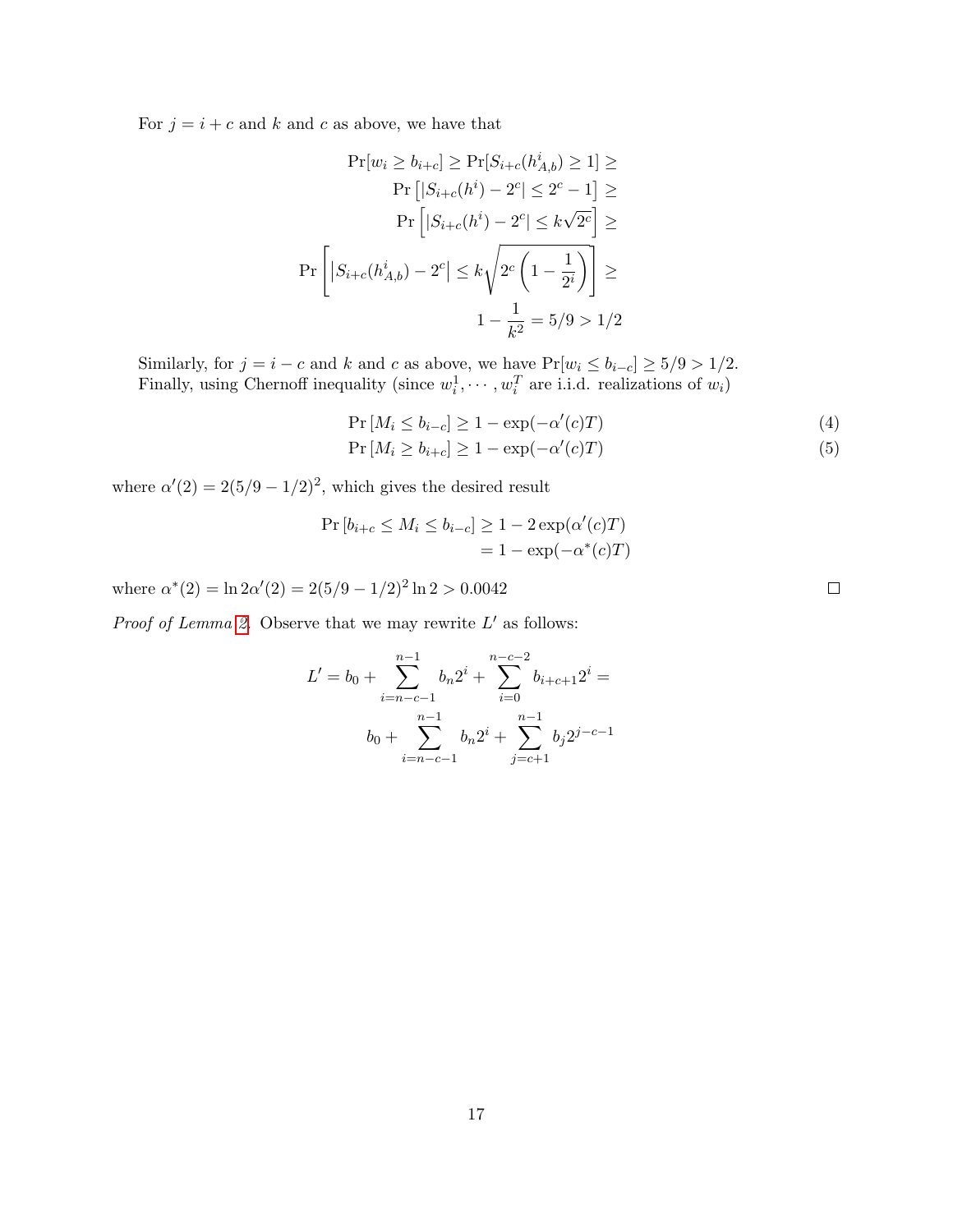Similarly,

$$
U' = b_0 + \sum_{i=0}^{c-1} b_0 2^i + \sum_{i=c}^{n-1} b_{i+1-c} 2^i =
$$
  

$$
b_0 + \sum_{i=0}^{c-1} b_0 2^i + \sum_{j=1}^{n-c} b_j 2^{j+c-1} = 2^c b_0 + 2^c \sum_{j=1}^{n-c} b_j 2^{j-1} =
$$
  

$$
2^c b_0 + 2^c \left( \sum_{j=1}^c b_j 2^{j-1} + \sum_{j=c+1}^{n-c} b_j 2^{j-1} \right) \le
$$
  

$$
2^c b_0 + 2^c \left( \sum_{j=1}^c b_0 2^{j-1} + \sum_{j=c+1}^{n-c} b_j 2^{j-1} \right) =
$$
  

$$
2^{2c} b_0 + 2^{2c} \sum_{j=c+1}^{n-c} b_j 2^{j-1-c} \le
$$
  

$$
2^{2c} \left( b_0 + \sum_{i=n-c-1}^{n-1} b_n 2^i + \sum_{j=c+1}^{n-1} b_j 2^{j-c-1} \right) = 2^{2c} L'
$$

This finishes the proof.

Proof of Theorem [2.](#page-7-0) As in the proof of Lemma [1,](#page-6-2) define the random variable

$$
S_u(h_{A,b}^i) \triangleq \sum_{\sigma \in {\{\sigma | w(\sigma) \ge u\}}} 1_{\{A\sigma = b \bmod 2\}}
$$

that gives the number of configurations with weight at least  $u$  satisfying  $i$  random parity constraints. Then for  $i \leq \lfloor \log G(u) \rfloor - c \leq \log G(u) - c$  using Chebychev and Chernoff inequalities as in Lemma [1](#page-6-2)

$$
\Pr\left[M_i \ge u\right] \ge 1 - \exp(-\alpha' T)
$$

For  $i \geq \lceil \log G(u) \rceil + c \geq \log G(u) + c$ , using Chebychev and Chernoff inequalities as in Lemma [1](#page-6-2)

$$
\Pr[M_i < u] \ge 1 - \exp(-\alpha' T)
$$

Therefore,

$$
\Pr\left[\frac{1}{2^{c+1}}2^{q(u)} \le G(u) \le 2^{c+1}2^{q(u)}\right] \ge
$$

$$
\Pr\left[\bigcap_{i=0}^{\lfloor \log_2 G(u) \rfloor - c} (M_i \ge u) \bigcap (M_{\lceil \log_2 G(u) \rceil + c} < u)\right] \ge
$$

$$
1 - n \exp(-\alpha'T) \ge 1 - \delta
$$

This finishes the proof.

 $\Box$ 

 $\Box$